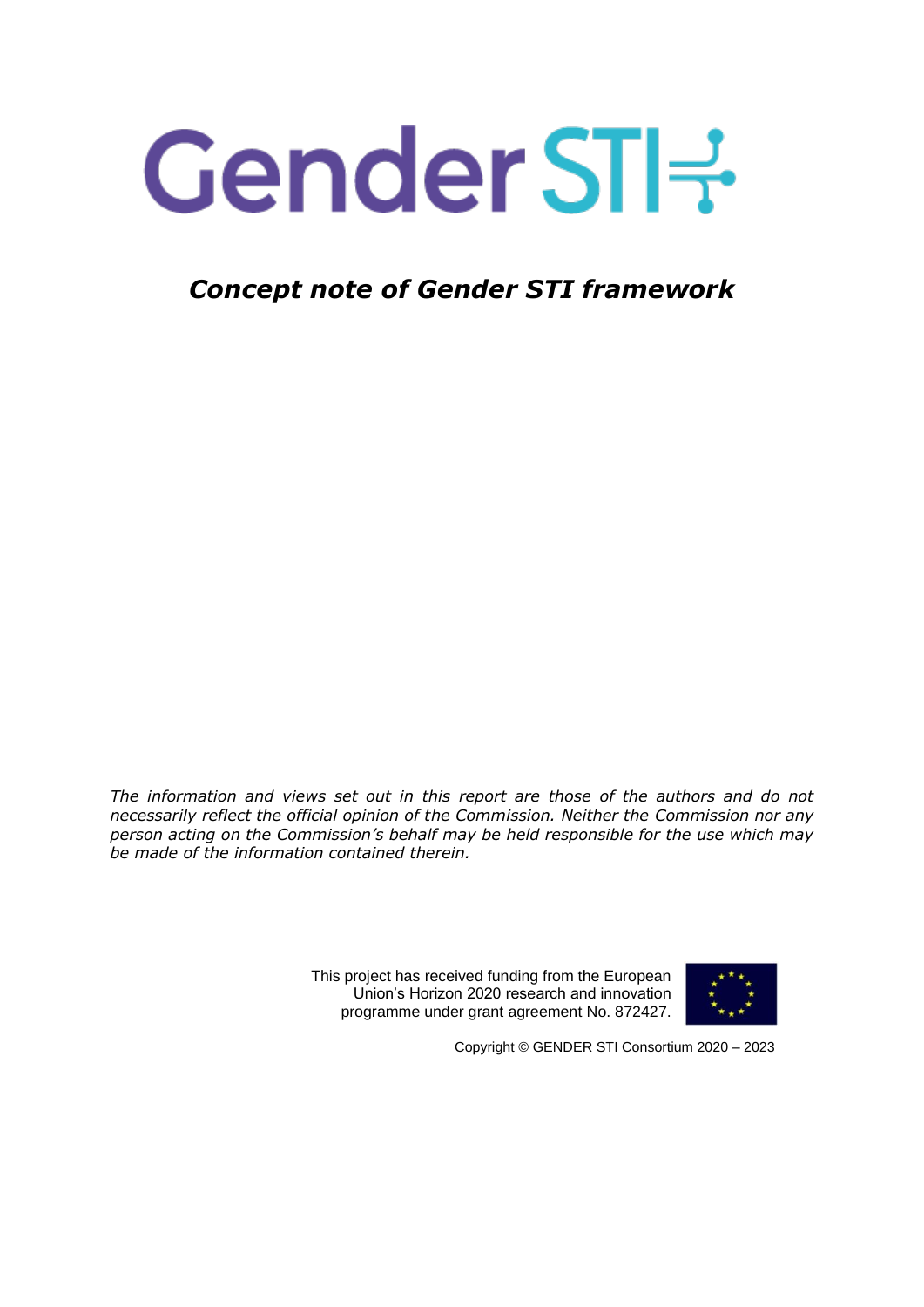#### **TABLE OF CONTENTS**

#### **Page**

| $2^{\circ}$    |                                                                             |  |
|----------------|-----------------------------------------------------------------------------|--|
| 2.1            |                                                                             |  |
| 2.2            |                                                                             |  |
| 2.3            | Approaching the gender perspective in STI dialogues with third countries 14 |  |
| 3 <sup>1</sup> |                                                                             |  |
|                |                                                                             |  |
| 5              |                                                                             |  |
|                |                                                                             |  |

#### **LIST OF FIGURES**

| Figure 6: A methodology to improve gender inclusion in international STI cooperation policy |  |
|---------------------------------------------------------------------------------------------|--|
|                                                                                             |  |
|                                                                                             |  |

#### **LIST OF TABLES**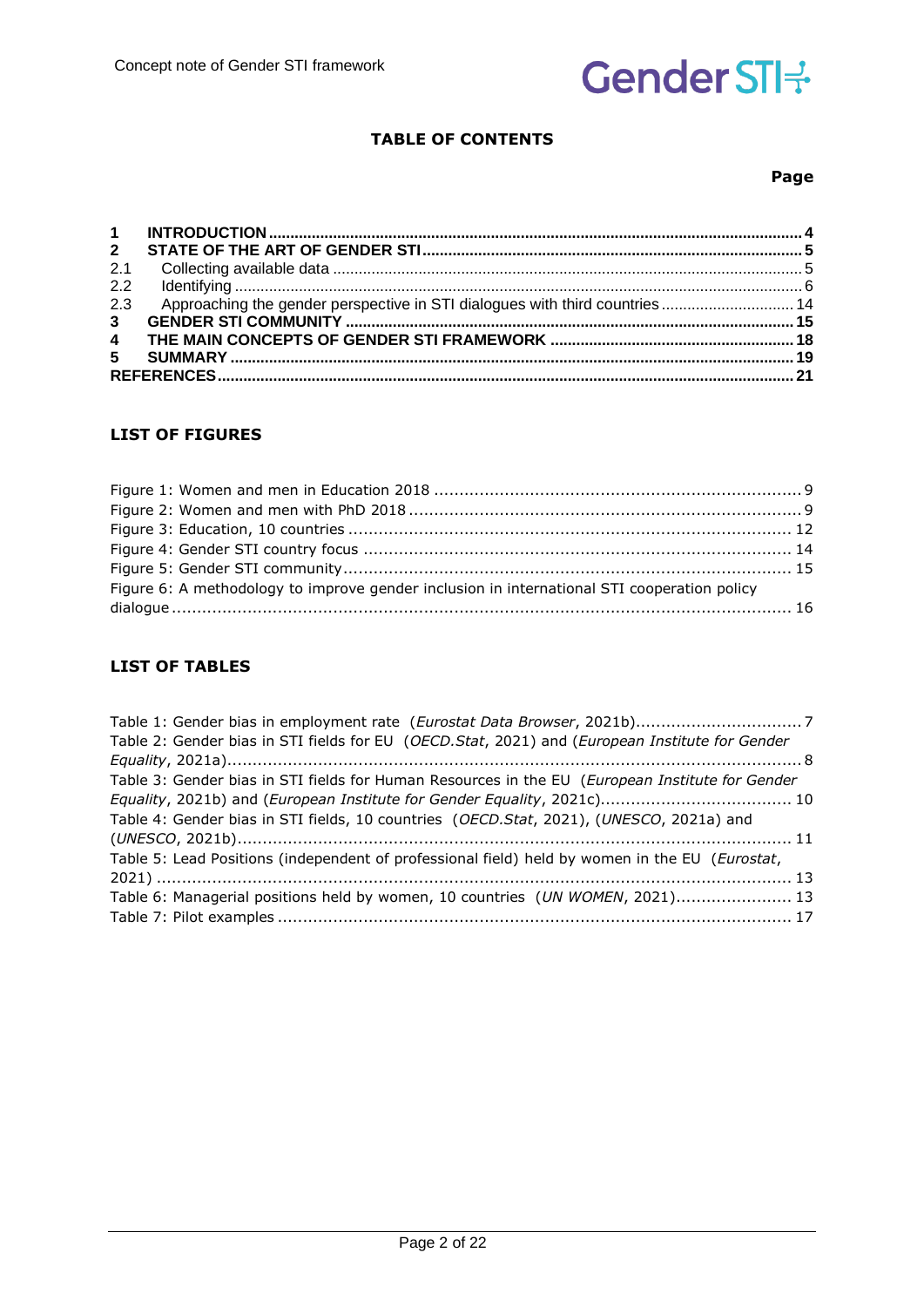#### **LIST OF ABBREVIATIONS**

| AC                   | <b>Associated Countries</b>                                    |
|----------------------|----------------------------------------------------------------|
| <b>ERA</b>           | European Research Area                                         |
| EU                   | European Union                                                 |
| MoU                  | Memorandum of Understanding                                    |
| MS.                  | <b>Member States</b>                                           |
| <b>R&amp;D&amp;I</b> | Research, Development and Innovation                           |
| <b>SFIC</b>          | Strategic Forum for International Scientific and Technological |
|                      | Cooperation                                                    |
| <b>STEM</b>          | Science Technology Engineering and Mathematics                 |
| <b>STI</b>           | Science Technology and Innovation                              |
| SWG GRI              | Standing Work Group in Research and Innovation                 |
|                      |                                                                |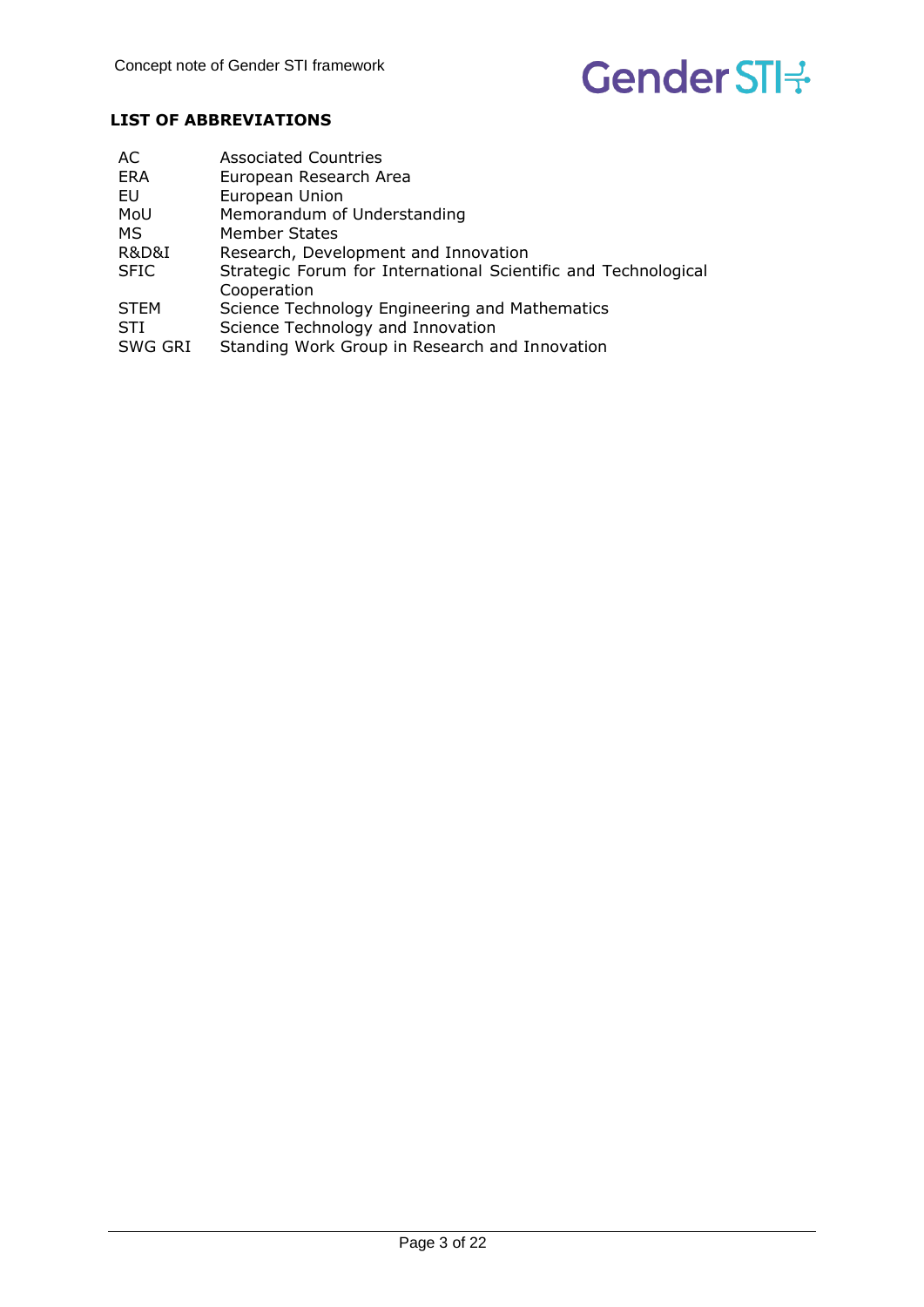## <span id="page-3-0"></span>**1 INTRODUCTION**

The goal of this deliverable is to build a shared understanding on how to approach the gender perspective in dialogues with third countries in the area of STI (Science, Technology and Innovation) in order to deep the knowledge of the current implementation of the Council conclusions of 1 December 2015, which invited the EC and MS to consider the gender perspective in dialogues with third countries.

The policy context of gender equality for international cooperation in STI has "promoted" policies and initiatives regarding the integration of gender perspective. Already existing initiatives like the EC Strategic Engagement for Gender Equality and the priority of the European Research Area (ERA) shape and boost the gender equality in bilateral and multilateral agreements with third countries.

The special constellation of the project of a broad partnership of 10 countries from America, Africa and Asia with European partners provide a unique position for Gender STI to influence policy change to advance in the integration and promotion of gender equality in STI dialogues with third countries. Therefore, we address:

- formal bilateral and multilateral STI agreements between MS and AC and the selected countries,
- bilateral and multilateral STI implementation activities,
- dissemination and promotion of gender equality in international dialogues and cooperation.

The Gender STI is built on the work done by European research area related groups like the Standing Working Group on Gender in Research and Innovation (SWG GRI) and the Strategic Forum for International Scientific and Technological Cooperation (SFIC). Along with the ERA working groups on gender and international cooperation, Gender STI will also build on the work done by EU funded projects like GENDERACTION and GENDER-NET Plus.

The state of the art was elaborated to develop an analytical framework which required, for instance an intensive gender analysis. Furthermore, the state of the art of research (collected data, available findings) and policy dialogue of gender STI strengthened common understanding. These findings of policy dialogues and collected data of the current situation of women in STI fields shape the analytical framework. The shared understanding of the current state of gender in STI fields gives the gender STI partners a common vision, which correspond to the principles and differences of the individual partners. This serves the STI agreements investigation process, helps to design the survey on gender equality and, by extension, also the conceptual and thematic backgrounds.  The closely interlinked activities of the project demonstrate that all work packages are aligned to follow this framework. In some of the activities, like "comparative analysis and benchmarking on gender equality in STI dialogues", the framework provides firmer guidelines than in others.

The outcome of the state of the art and the study of policy dialogues create a concept note, which serves as a basis for subsequent analysis. The summary of the current status of gender equality in STI and policy context of gender equality for international cooperation in STI are important components of the concept note. In addition, a framework of the Gender STI investigation is given. These dimensions provide the best preconditions to work together in bilateral and multilateral dialogues with third countries and to know what inequalities we are facing in restrictive gender in STI fields.  The common understanding for the future approach to investigate gender STI is shaped here.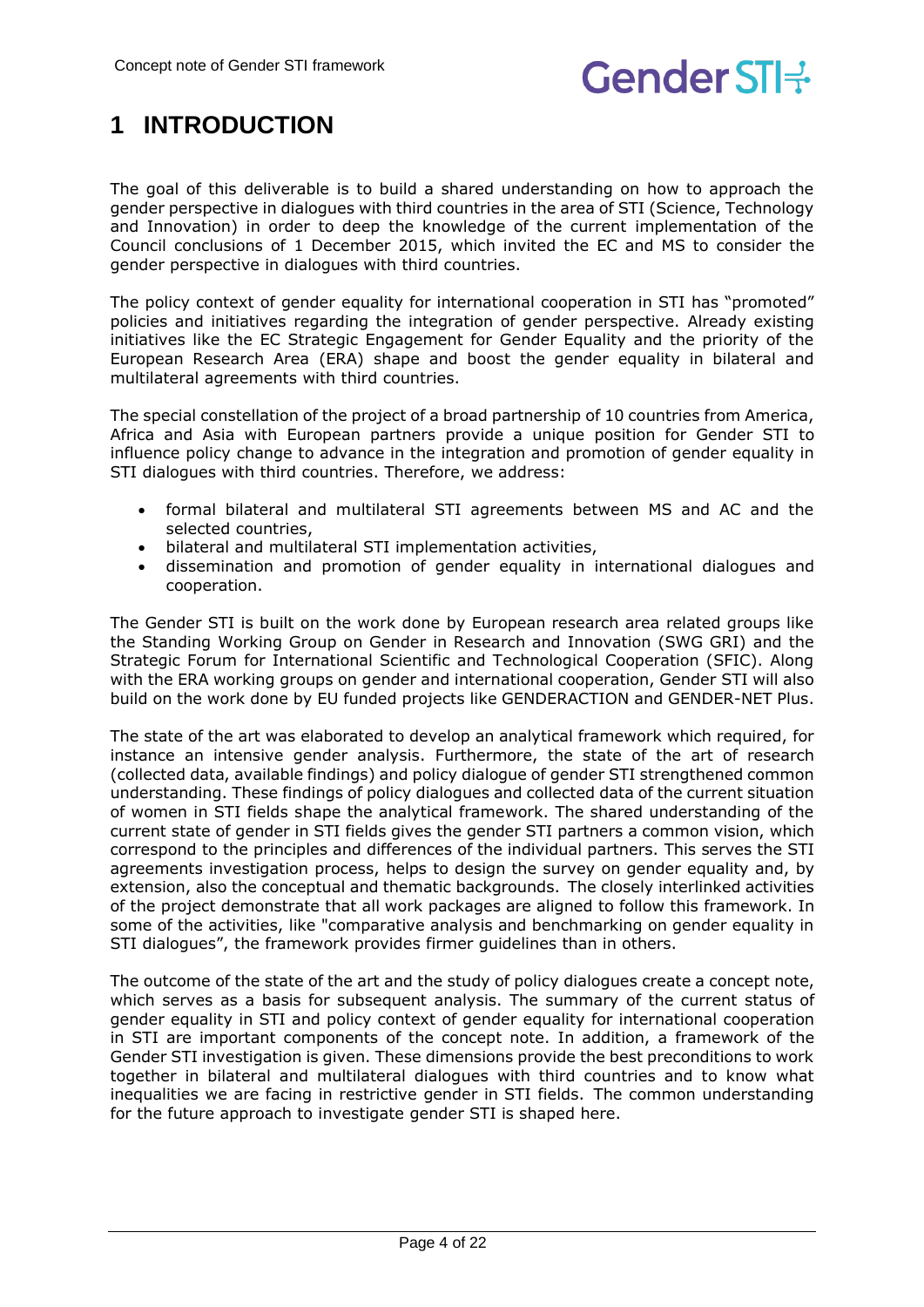## <span id="page-4-0"></span>**2 STATE OF THE ART OF GENDER STI**

In order to determine the state of the art of gender in STI fields and policy dialogues with third countries, a preliminary gender analysis was carried out according to (*European Institute for Gender Equality*, 2020a). Gender analysis is the study about differences (participation rate, conditions, visibility) between women and men in their assigned gender roles. The results of the gender analysis were obtained from the following steps: 

> 1. collecting available data on women and men in the fields of STI in the countries covered in Gender STI,

- 2. identifying gender differences and inequalities based on the collected data,
- 3. approaching the gender STI policy dialogue with third countries, and

4. informing project partners - build a common understanding for future investigations.

### <span id="page-4-1"></span>*2.1 Collecting available data*

First, data were collected in relation to gender and STI fields. The importance of this data collection is that there must be a reference to gender and also the reference to Science Technology and Innovation. The STI fields were Science, Technology, Engineering and Mathematics (STEM) areas to ensure comparability of the data. These would be among others: Natural sciences, mathematics and statistics, Information and Communication Technologies, and Engineering, manufacturing and construction.

**Gender:** the data collected were for women and men. 

**STI fields:** collected data refers to STEM (Science, Technology, Engineering and Mathematics).

These include the areas: Natural sciences, mathematics and statistics, Information and Communication Technologies, and Engineering, manufacturing and construction.

To get an overview of differences between women and men in STI fields, data was gathered for each country, namely 10 third countries and 6 EU countries that form a core reference group for this study. These dimensions refer to the distribution of women and men: 

- In employment
- in education (university) in STI fields,
- of PhD graduates in STI fields,
- in human resources in STI, and
- in lead positions (independent of the professional field).

**Human resources in STI:** refers to scientists and engineers or individuals employed in Science and Technology. 

Due to the limited data available, the research has been adjusted accordingly. Especially the non-EU partners have supported the wide-ranging research in their national language, to reach out for the most current and best available data.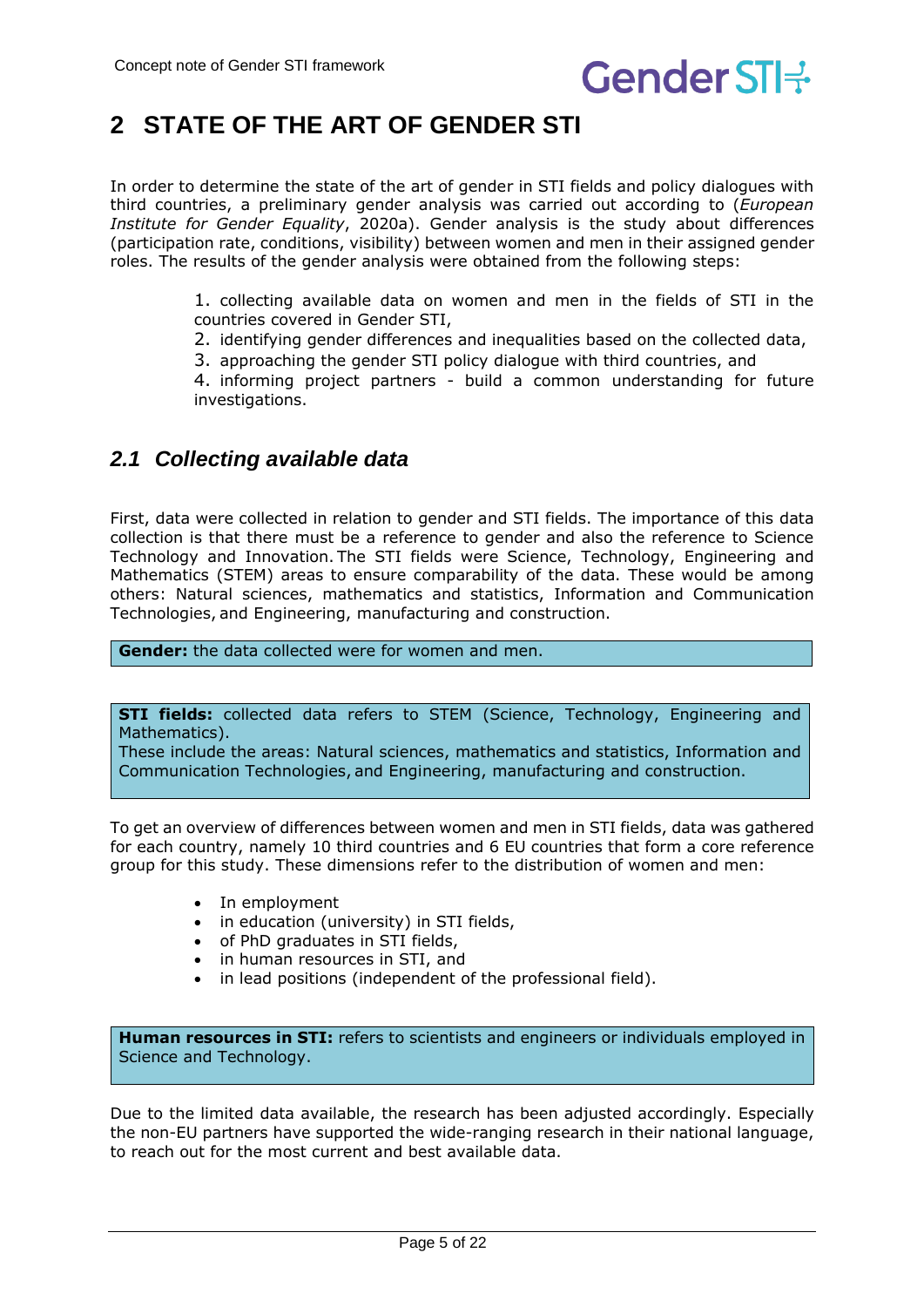

The collected data relates to the EU and, if available, to the non-EU partners: Argentina, Brazil, Canada, Chile, China, India, Mexico, South Africa, South Korea and USA. 

First, data were collected on the population in 2019 of men and women in each country from Eurostat (2020). For the non - EU countries we used the World Bank Data from 2020. The next step was to determine the number of employed men and women, also for 2019 based on Eurostat (2020), whereas for the non - EU countries we have obtained the data from the World Bank Data (2020). Thus, one can tell if there are differences in employment based on the population. This supports the evaluation of the further collected data.

In the second step, not only gender plays a decisive role, but the aspect of STI fields comes into play. For data collection, STI fields were considered similar to STEM (Science, Technology, Engineering and Mathematics) areas. Since we rely on comparable data for as many countries as possible from the project partners, these build data on a solid basis. 

The collected data for the STI fields was divided into three levels based on gender division: 

- 2. in education (university) (*OECD.Stat*, 2021)
- 3. in PhD graduates (*European Institute for Gender Equality*, 2020b), and

3. human resources (*European Institute for Gender Equality*, 2020c) and (*European Institute for Gender Equality*, 2020d).

In addition, data were obtained on women and men in lead positions. Here there was insufficient data on the STI fields (STEM related) in relation to gender, so these were generally determined independently of the professional field. Through identifying inequalities or inequalities for women in STI fields on the basis of these gathered data, the Gender STI can build a common understanding for the state of the art. 

In addition, based on current circumstances, data already available on Covid-19 was collected in relation to gender. This should give an impression about the current situation for gender equality. Does Covid-19 affect the genders differently in their professional fields, and especially in STI fields.

The data was collected after extensive research on various database websites. Among others, the websites of the European Institute for Gender Equality (2020), OECD.Stat, (2020), European Commission (2020), World Bank Open Data (2020) and UNESCO Data, (2020) were used. 

For the non-EU partners, comparable data from the aforementioned sources was less available and data was provided by each partner, if available. Consequently, the partner organisations of Argentina, Brazil, Canada, Chile, China, India, Mexico, South Africa, South Korea and the USA gathered by themselves equivalent country data. This coverage should make it possible to obtain an almost worldwide overview of the state of the art for the inequalities between women and men in STI. Sufficient availability of data is one of the components of the framework, which helps to provide a basis for further investigations.

### <span id="page-5-0"></span>*2.2 Identifying*

The data was collected for six EU countries, in specific for Spain, Finland, Portugal, Austria, France and Italy and for the ten non-EU partners (Argentina, Brazil, Canada, Chile, China, India, Mexico, South Africa, South Korea and the USA) of the project.

First, the number of women and men in the respective countries in 2019 was determined. The key question here was what is the distribution of women and men living in the respective country.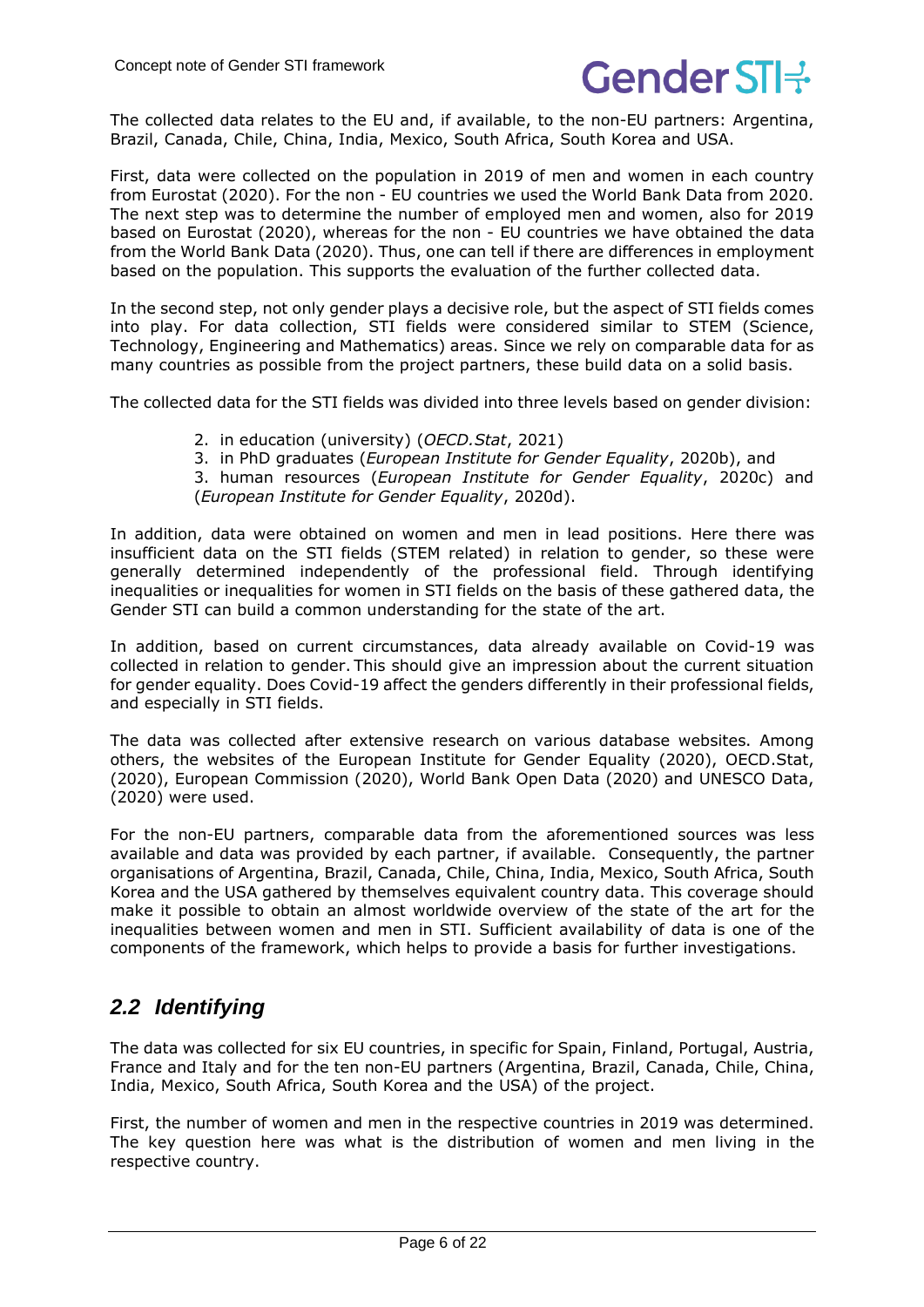

In 2019, the population of the EU 28 states consisted of 51% women. In Spain, Finland and Austria the population consisted of just under 51% women, in Italy slightly over 51%. In turn, in France 51.7% of the inhabitants were female and in Portugal even 52.8% (*Eurostat Data Browser*, 2021a).

The following values could be determined for the non-EU partners. Argentina's and Mexico's population consisted of just over 51% women, Chile's, South Africa's, Canada's, USA's and Brazil's population consisted of more than 50%, South Korea's of 49.9% women, China's of 48.7% and India's of 48% women (*The World Bank Data*, 2021).

Second question that interested us was the employment of women or men, namely are more women or more men in employment? First, we addressed the work situation between women or men in general, and next, we looked at the situation in relation to the STI fields.

Despite the existence of equal distribution of men and women among the countries for which data were collected, there is none in which more women are employed than men.

<span id="page-6-0"></span>[Table](#page-6-0) 1 shows the percentage of women and men.

| <b>Countries</b> | <b>Employment 2019</b><br>women | <b>Employment 2019</b><br>men |
|------------------|---------------------------------|-------------------------------|
| <b>EU 28</b>     | 68.2%                           | 79.6%                         |
| Spain            | 62.1%                           | 74.0%                         |
| Finland          | 75.8%                           | 78.5%                         |
| Portugal         | 72.7%                           | 79.9%                         |
| Austria          | 72.4%                           | 81.2%                         |
| France           | 68.1%                           | 75.2%                         |
| <b>Italy</b>     | 53.8%                           | 73.4%                         |
| Argentina        | 59.0%                           | 80.0%                         |
| <b>Chile</b>     | 59.0%                           | 79.0%                         |
| South Africa     | 54.0%                           | 66.0%                         |
| Canada           | 75.0%                           | 82.0%                         |
| <b>USA</b>       | 67.0%                           | 78.0%                         |
| <b>Mexico</b>    | 48.0%                           | 82.0%                         |
| <b>Brazil</b>    | 61.0%                           | 80.0%                         |
| India            | 22.0%                           | 80.0%                         |
| South Korea      | 51.0%                           | 71.0%                         |
| China            | 68.0%                           | 82.0%                         |

#### **Table 1: Gender bias in employment rate (***Eurostat Data Browser***, 2021b)**

In [Table](#page-6-0) 1, Eurostat Data Browser was used for the European countries data. These data refer to the year 2019 and the percentage of employed women and men aged 20-64 in relation to the total population. For the ten third countries, the World Bank Data was used. This refers to the employed percentage between the ages of 15 and 64 for 2019.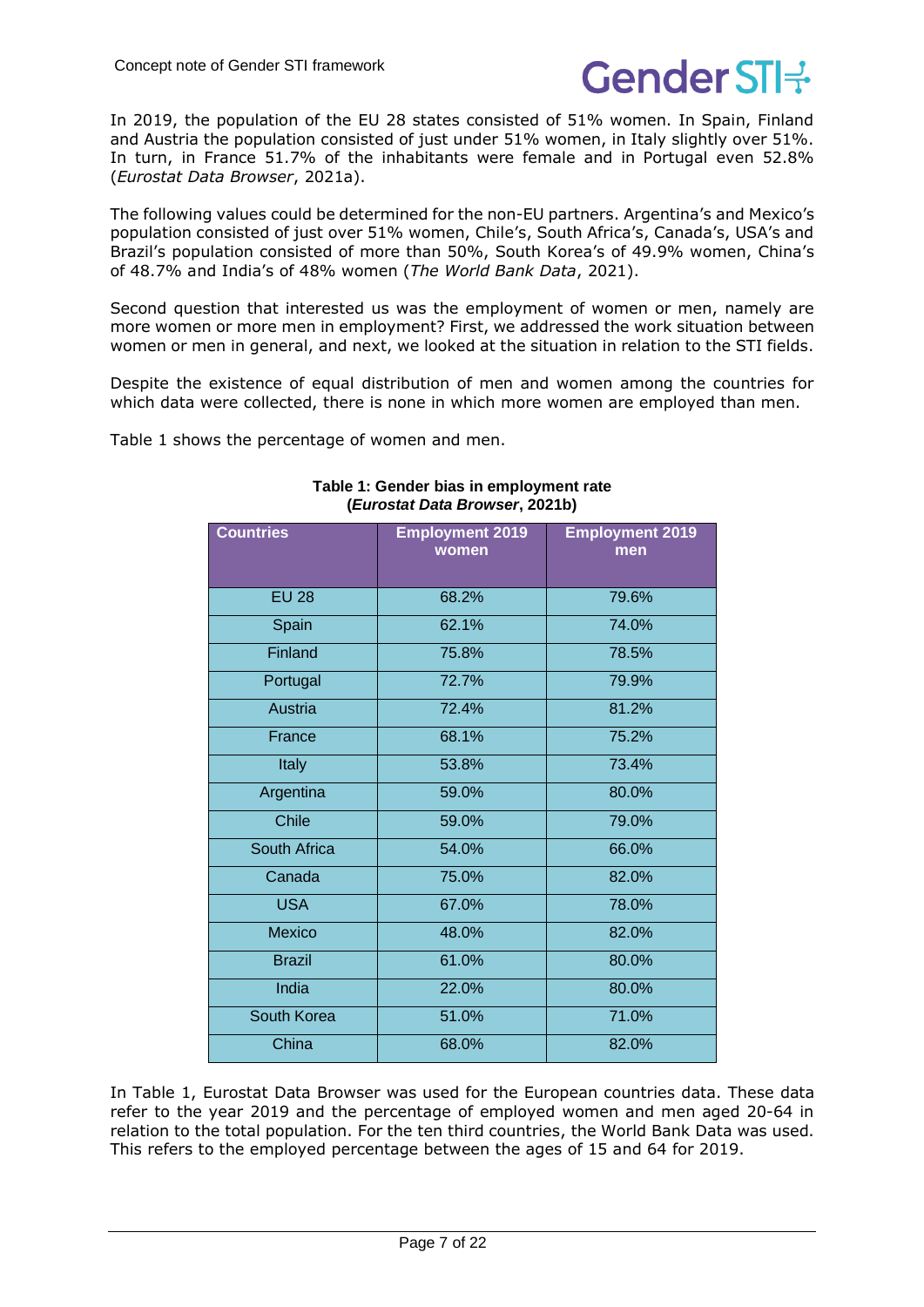In the European area, women are employed 11.4 percentage points less than men on average. However, there are strong differences in the individual countries, as is shown by the comparison of the six partner countries of the project. Finland performs best with a difference of only 2.7 percentage points, while Italy has 19.4 percentage points fewer women in employment. However, this is independent of the professional field. The average of the population in the EU is distributed almost 50/50, with the tendency that there are more women than men in the population. Therefore, it can be clearly stated that fewer women than men are actually employed, and that inequality can be found here.

However, Canada, the USA and South Africa are close to the European average. India stands out strongly, with 58 percentage points fewer women than men in employment. This means that only 22% of women are employed, while for men the employment rate is 80%. Mexico and China also have starkly striking inequality. Brazil, Chile, Argentina and South Korea have a difference of about 20 percentage points. Only three of the non-EU partners are within the range of the European average; the other seven show clearly greater differences in employment status. As mentioned earlier, these countries also have a nearly 50/50 population distribution. 

There are very clear differences in the various countries, but one fact is always the same in all countries: on average, fewer women than men are employed.

In order to gain understanding of **gender in STI,** data related to gender and STI fields were researched to assess the current state of the art. In order to obtain a suitable overview, this research was carried out in three stages. First, we determined how many women and men are in tertiary education in the areas of STI. Then, the percentage of PhD graduates in STI was determined, and lastly, we looked at percentage of women in the human resources in STI fields. Specifically two areas were considered here: 

- 1. Human resources in Science and Technology, and
- 2. Human resources among scientists and engineers.

<span id="page-7-0"></span>

| <b>Countries</b> | in Education<br>2018<br>women | in Education<br>2018<br>men | with PhD<br>2018<br>women | with PhD<br>2018<br>men |
|------------------|-------------------------------|-----------------------------|---------------------------|-------------------------|
| <b>EU 28</b>     |                               |                             | 0.01%                     | 0.01%                   |
| Spain            | 11.47%                        | 36.30%                      | 0.06%                     | 0.07%                   |
| Finland          | 12.88%                        | 50.89%                      | 0.04%                     | 0.07%                   |
| Portugal         | 17.91%                        | 41.82%                      | 0.04%                     | 0.04%                   |
| Austria          | 9.55%                         | 28.08%                      | 0.03%                     | 0.06%                   |
| France           | 14.30%                        | 39.73%                      | 0.03%                     | 0.06%                   |
| Italy            | 16.38%                        | 35.17%                      | 0.02%                     | 0.03%                   |

#### **Table 2: Gender bias in STI fields for EU (***OECD.Stat***, 2021) and (***European Institute for Gender Equality***, 2021a)**

The column "in Education 2018 women" and "in Education 2018 men" of [Table](#page-7-0) 2 reflects the percentage of women and men in a tertiary education who chose an STI field for the year 2018. The following fields of study were considered for STI: 

- Natural sciences, mathematics and statistics,
- Information and Communication Technologies, and
- Engineering, manufacturing and construction.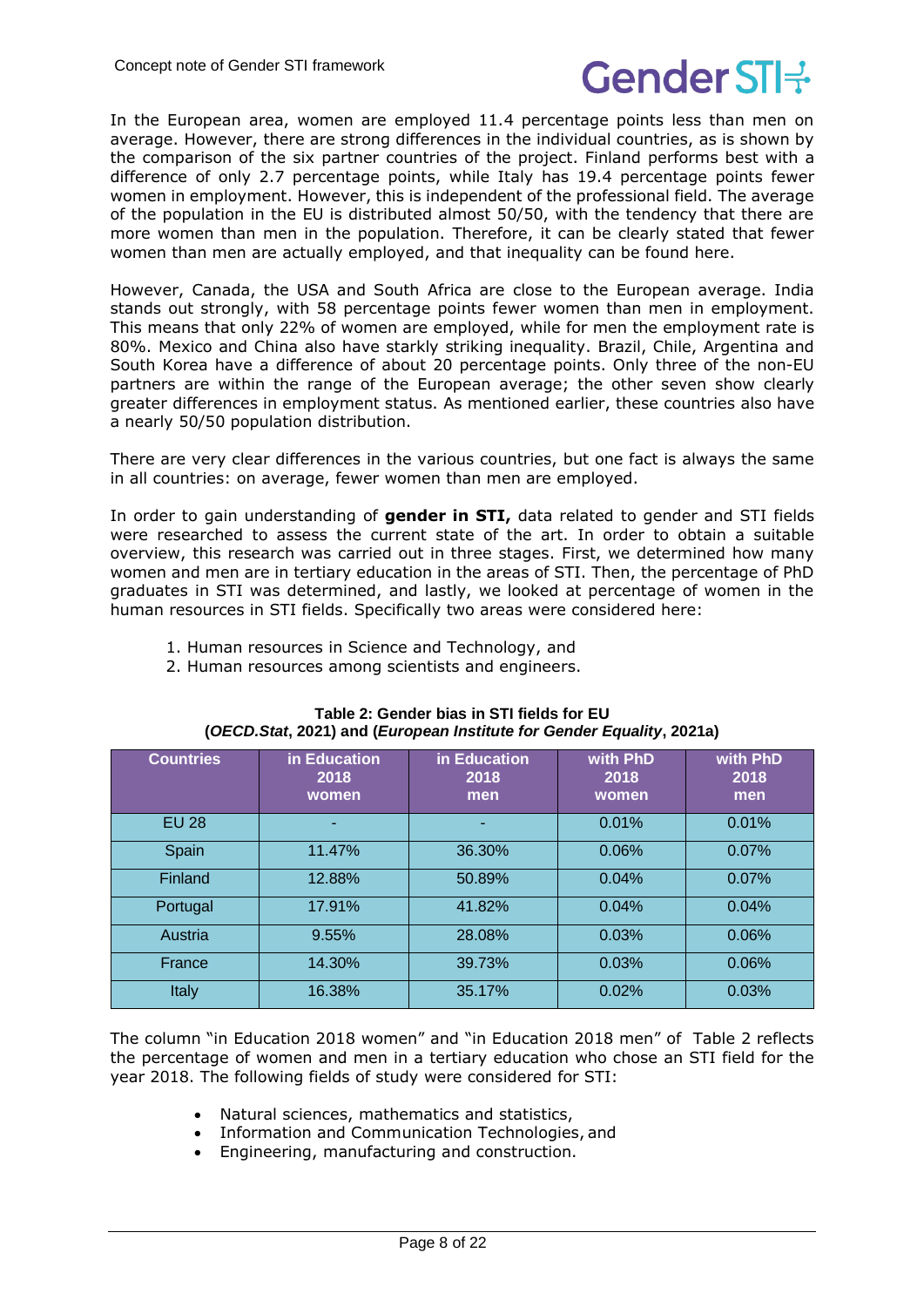

Figure 1 shows of [Table](#page-7-0) 2 the different distribution of women and men in tertiary education in the European countries.



**Figure 1: Women and men in Education 2018**

Column "with PhD 2018 women" and "with PhD 2018 men" represent graduates at the doctoral level in science, mathematics, computing, engineering, manufacturing and construction for the year 2018, of the population aged 25-34.

Figure 2 shows the distribution of women and men with a PhD in 2018 of [Table](#page-7-0) 2.



#### **Figure 2: Women and men with PhD 2018**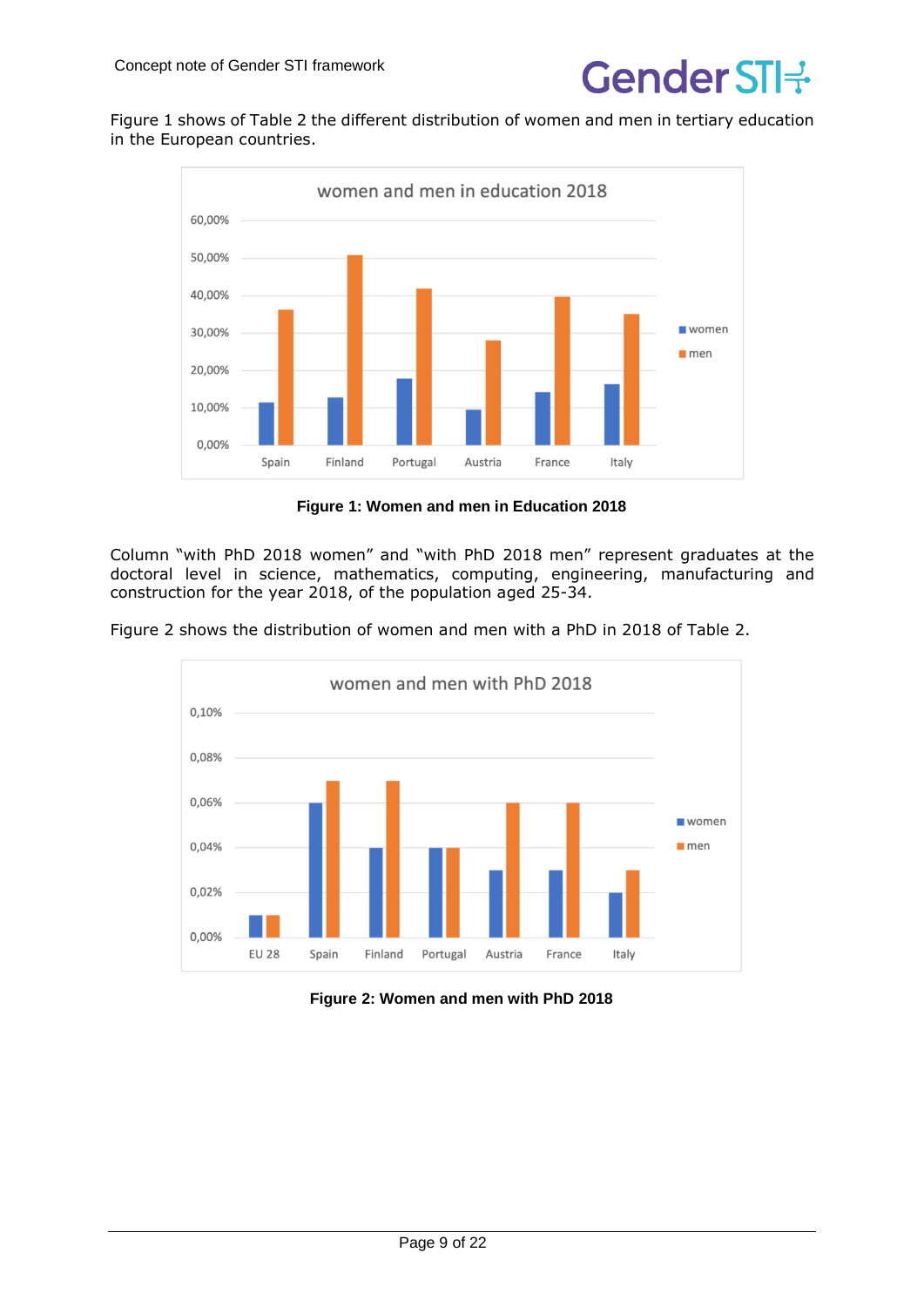

#### <span id="page-9-0"></span>**Table 3: Gender bias in STI fields for Human Resources in the EU (***European Institute for Gender Equality***, 2021b) and (***European Institute for Gender Equality***, 2021c)**

| <b>Countries</b> | <b>Human Resources 2019</b><br>(% women) |                                   |
|------------------|------------------------------------------|-----------------------------------|
|                  | <b>Science &amp; Technology</b>          | <b>Scientists &amp; Engineers</b> |
| <b>EU 28</b>     | 51.99%                                   | 41.65%                            |
| Spain            | 50.68%                                   | 50.39%                            |
| Finland          | 52.93%                                   | 70.6%                             |
| Portugal         | 53.3%                                    | 48.22%                            |
| Austria          | 52.67%                                   | 46.65%                            |
| France           | 31.39%                                   | 41.86%                            |
| Italy            | 47.19%                                   | 34.51%                            |

Table 3 reflects the percentage of women aged 15 to 74 for 2019 who are employed in the fields of Science & Technology and Scientists & Engineers.

Of all those who chose tertiary education, the decision to enter the STI field in Finland is highest among males, at 50.89%. Whereas only 12.88% of women in Finland chose this field. One could say that 38.01 percentage points more women should choose a STI field to obtain equality. This inequality persists in Finland for PhD graduates. It is therefore all the more interesting that Finland is the best performer in the human resources category. In human resources in Science & Technology 52.9 % of employees are women, and overall there are 70.6% women working as scientists or engineers.

However, this is not the European standard, as on average only 41.65% of scientists and engineers are female. Thus, there are many countries for which the differences between women and men in STI fields are higher. Spain is also well above the EU average for human resources at 50.39%, followed by Portugal, Austria and France. These countries are just above the EU average. Thus, some countries have strong inequalities between women and men scientists and engineers. One example is Italy, where only 34.51% of scientists and engineers are female.

Regardless of the future career field, there are clear differences between women and men in their choice of education.

In summary, there is a gender gap for education in the countries of Finland (difference of 38.01 percentage points), France (difference of 25.43 percentage points), Spain (difference of 24.83 percentage points), Portugal (difference of 23.91 percentage points), Italy (difference of 18.79 percentage points) and Austria (difference of 18.53 percentage points). Finland has the largest gap, with significantly fewer women than men opting for technical tertiary education. The gap is smallest in Austria, where it must be mentioned, however, that few people are interested in education for the STI fields. This can be seen in [Table](#page-7-0) 2.

In order to get a more accurate picture of the current status, a research of the data on the ten non-EU partners of the project was conducted. The availability of this data is sometimes very limited, which is in itself an indication of attention to gender aspects in STI, so each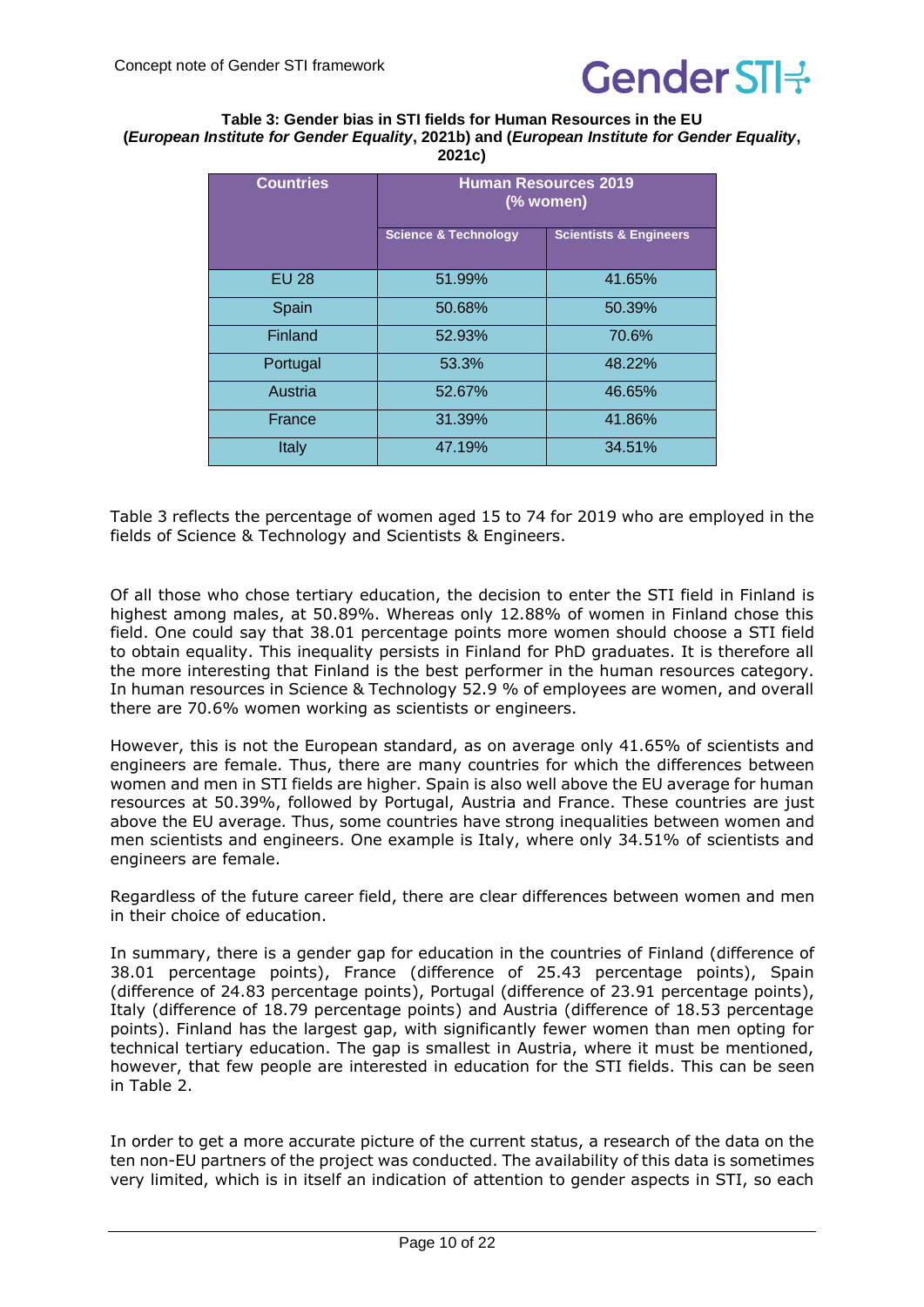

partner has tried to search more data themselves. [Table](#page-10-0) 4 shows the data used for the evaluation of the state of the art of gender in STI. 

<span id="page-10-0"></span>

| <b>Countries</b>                  | in Education<br>2018<br>women | in Education<br>2018<br>men | with PhD<br>2018 or 2017<br>women | with PhD<br>2018 or<br>2017<br>men | <b>Human</b><br><b>Resources</b><br><b>Researcher</b><br>(% women) |
|-----------------------------------|-------------------------------|-----------------------------|-----------------------------------|------------------------------------|--------------------------------------------------------------------|
| Argentina                         | 33%*                          | 67%*                        | 0.03%                             | 0.03%                              | 54.10%                                                             |
| <b>Chile</b>                      | 6.88%                         | 39.47%                      | 0.01%                             | 0.02%                              | 34.40%                                                             |
| South Africa                      |                               | ٠                           | 0.03%                             | 0.04%                              | 44.90%                                                             |
| Canada                            | 12.14%                        | 36.77%                      |                                   |                                    |                                                                    |
| <b>USA</b>                        | 11.33%                        | 29.87%                      |                                   |                                    |                                                                    |
| <b>Mexico</b>                     | 14.97%                        | 38.66%                      |                                   |                                    | 33.00%**                                                           |
| <b>Brazil</b>                     | 10.69%                        | 29.97%                      |                                   |                                    |                                                                    |
| India                             | 27.80%                        | 38.02%                      |                                   | ٠                                  |                                                                    |
| South Korea                       | 14.31%                        | 45.06%                      | 0.07%                             | 0.1%                               | 20.40%                                                             |
| China                             |                               |                             |                                   |                                    |                                                                    |
| *from BID-Argentina<br>** of 2013 |                               |                             |                                   |                                    |                                                                    |

#### **Table 4: Gender bias in STI fields, 10 countries (***OECD.Stat***, 2021), (***UNESCO***, 2021a) and (***UNESCO***, 2021b)**

[Table](#page-10-0) 4 shows data for the third country partners. Due to the difficulty of accessing the data, only part of the table is filled. Column "in Education 2018 women" and "in Education 2018 men" are from the same source as the EU data that makes the values comparable with each other. They indicate the percentage of women and men, respectively, who chose higher education in the field of STI. The values are very similar to the six EU Countries [\(Table](#page-7-0) 2).

Figure 3 shows the different distribution of women and men in tertiary education in third country partners in 2018 of [Table](#page-10-0) 4.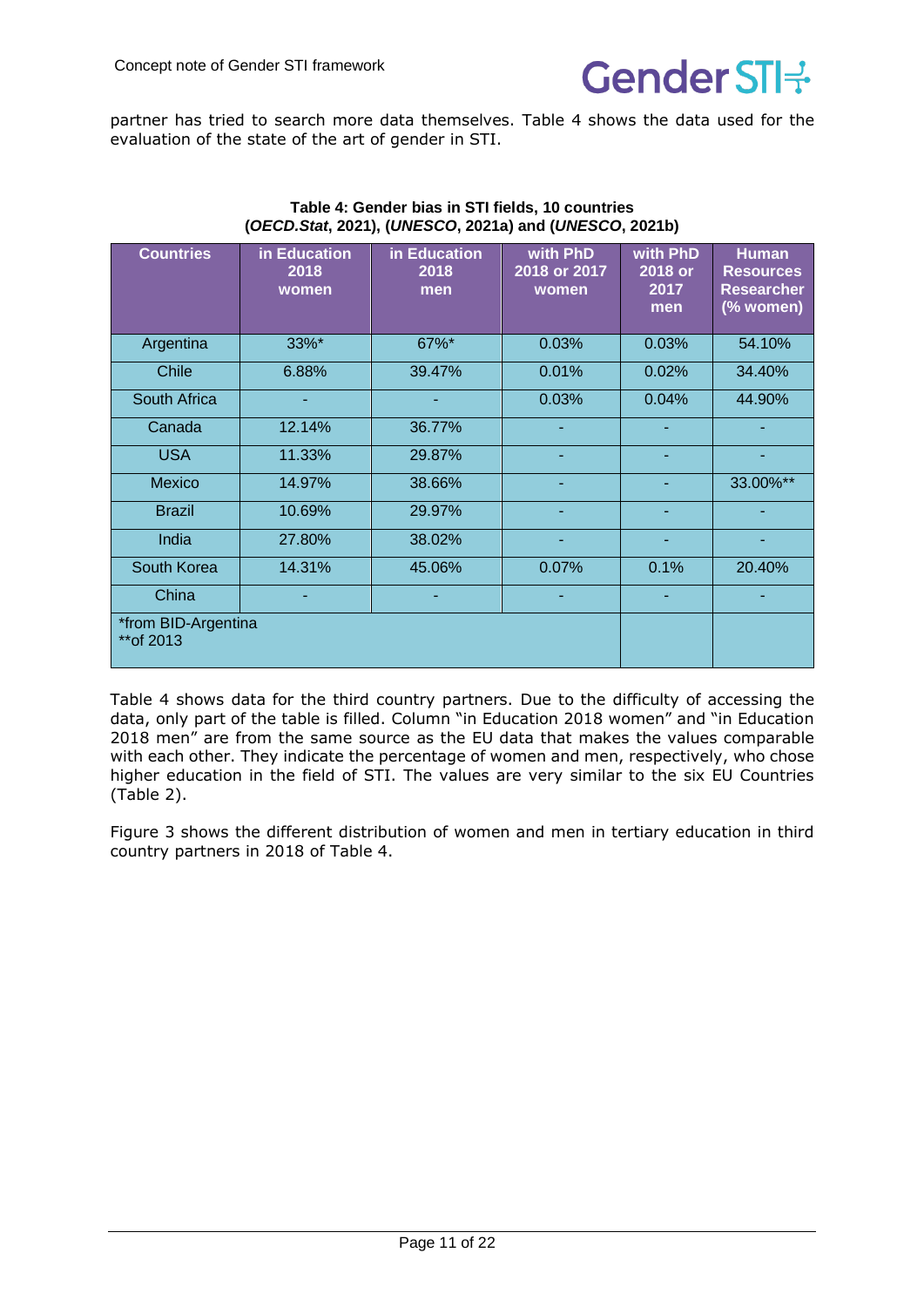

**Figure 3: Education, 10 countries**

The proportion of men interested in the STI field as a higher education is similar to that of the six EU countries. Differences can be seen among women, with Chile having an even lower proportion of women 6.88% and India a much higher proportion of women 27.8% opting for higher education in STI. 

Nonetheless, from the data collected, the highest value of female percentage 27.8% (namely in India, [Table](#page-10-0) 4) is smaller than the lowest male percentage 28.98 % (namely in Austria, [Table](#page-7-0) 2). This gap shows a clear inequality between women and men. Far fewer women than men are professionally qualified for an STI field. 

Columns "with PhD 2018 or 2017 women" and "with PhD 2018 or 2017 men" show the proportion of women and men who are in training in the depth comparable to a PhD (*UNESCO*, 2021a). Again, there are always fewer women than men in this field. Argentina, Chile, South Africa and South Korea are above the EU average. South Korea stands out, with as many as 0.13% of men in a PhD. The proportion of women is also particularly high here, although fewer women than men were in tertiary education at the beginning. Apparently, those women who pursue this training are also more likely to stick with it. 

The Human resources column reflects the proportion of women in the area of research (*UNESCO*, 2021b). The values refer to 2017 and 2018 and for Mexico to 2013. Argentina has a very high share of women in research (54.1%) while South Africa is in line with the European average as far as the data can be compared. Chile, Mexico and especially South Korea show a very clear gap between women and men in the area of research.

However, due to lacking data no world-wide statement can be made, therefore some additional data from United Nations were consulted. Based on the UN data, the proportion of female researchers is less than 30% world-wide (*United Nations*, 2021).

Third step in assessing the state of the art was to study **women in leadership positions**. For this step, it was necessary to skip the restriction of STI fields due to the unavailability of data. [Table](#page-12-0) 5 presents the percentage of women in a lead position in 2019 in the European countries.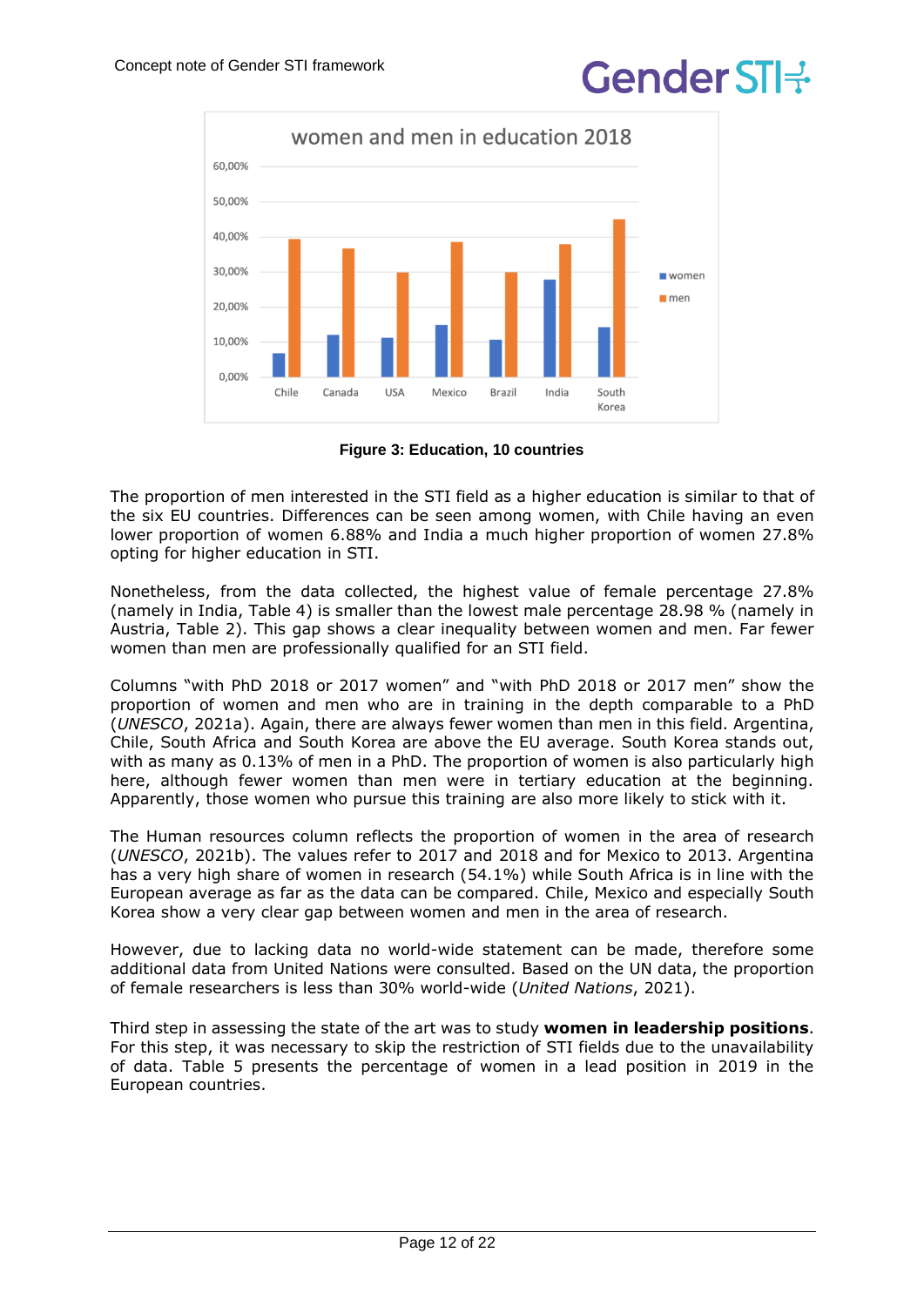

#### <span id="page-12-0"></span>**Table 5: Lead Positions (independent of professional field) held by women in the EU (***Eurostat***, 2021)**

| <b>Countries</b> | <b>Lead positions by</b><br>women in 2019 |
|------------------|-------------------------------------------|
| <b>EU 28</b>     | 28.8%                                     |
| Spain            | 26.4%                                     |
| Finland          | 34.2%                                     |
| Portugal         | 24.6%                                     |
| Austria          | 31.3%                                     |
| France           | 45.2%                                     |
| Italy            | 36.1%                                     |

<span id="page-12-1"></span>In the EU 28 countries, 28.8% of leadership positions are held by women. France stands out particularly in business field (see [Table](#page-12-0) 5), with 45.2% of female leaders.

| <b>Countries</b> | <b>Managerial</b><br>positions by women<br>2019 |
|------------------|-------------------------------------------------|
| Argentina        | 32.6%                                           |
| Chile            | 27.3%                                           |
| South Africa     | 30.5%                                           |
| Canada           | 35.5%                                           |
| <b>USA</b>       | 40.7%                                           |
| Mexico           | 36.1%                                           |
| <b>Brazil</b>    | 39.6%                                           |
| India            | 13.7%                                           |
| South Korea      | 14.5%                                           |
| China            |                                                 |

#### **Table 6: Managerial positions held by women, 10 countries (***UN WOMEN***, 2021)**

[Table](#page-12-1) 6 shows the managerial positions for the non-EU partners.

For the 10 partner countries, the USA performs best with 40.7%, this may not surpass France in the proportion of female leadership positions, but clearly the EU average. Argentina, Chile and South Africa are around the EU average of 28.8%, and South Korea and India score very poorly at 14.5% and 13.7%, respectively. 

As the statistics shows, there are clear inequalities in the distribution of women and men in leadership positions, both inside and outside the EU. 

Given that world has been affected by extraordinary circumstances of Covid-19 in 2020, it is interesting to include aspects related to pandemic to the Gender STI study. It is clear that women have suffered the most from the conditions. Due to lock downs as well as school closures, families are forced to care for their children while working. For instance, the field of Computer Science and Mathematics saw a rather small decrease of 10%. Other fields where, for example, laboratories or devices were needed that were not available at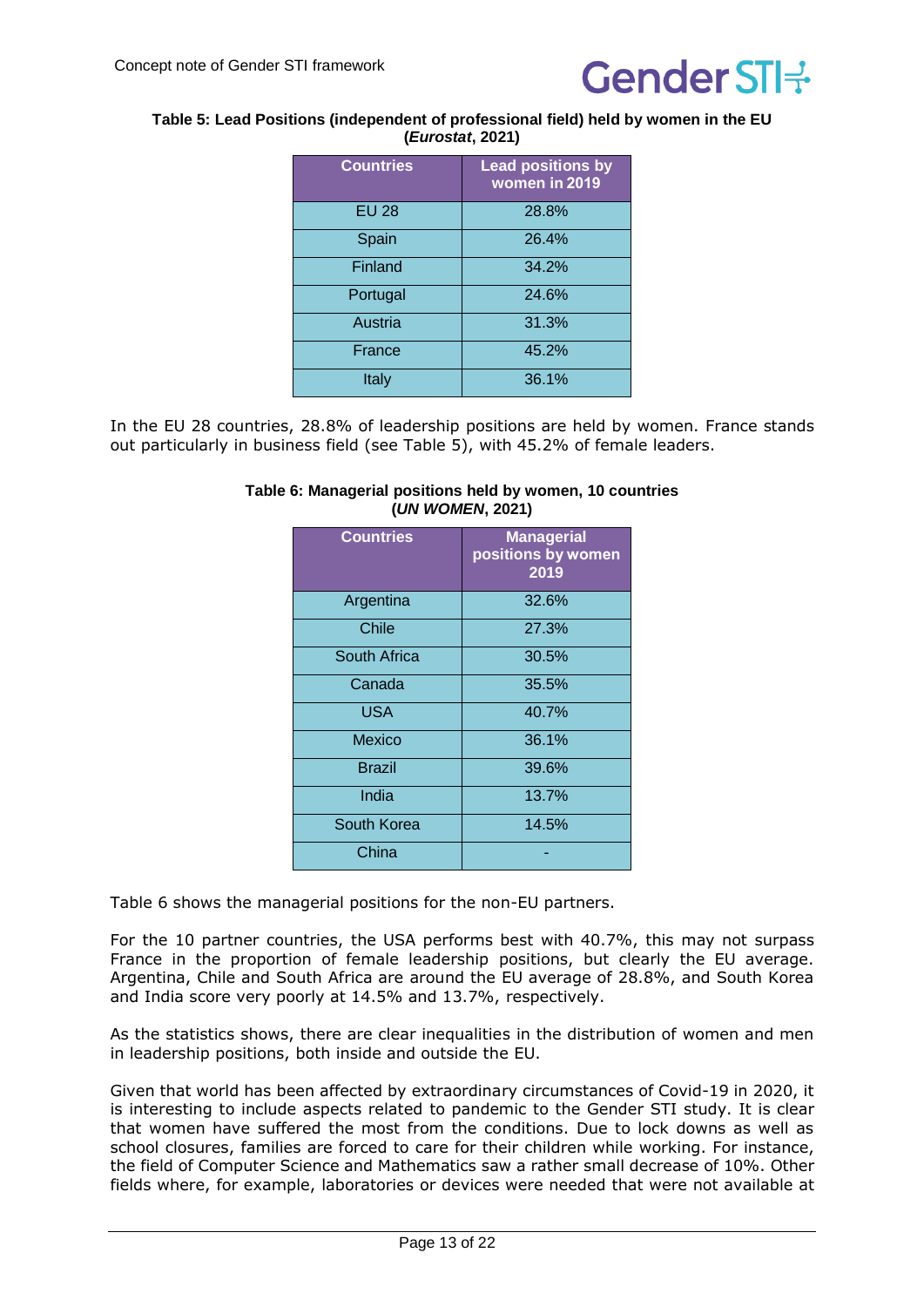

home office suffered greater losses. The researchers suffered a greater decline with children aged 0-5 years. Here there were even losses of about 17% of the research time (*Nature Human Behaviour*, 2021).

To summarize the most important points, we face a clear inequality between women and men in STI. Given that the population is almost evenly distributed, there are only 41.65% female scientists in the EU average. Furthermore, less than 30% of researchers worldwide are female, and only 30% of female students choose a STEM related field (*United Nations*, 2021). These results show us that work is to be done in narrowing inequalities in STI fields. Understanding of the national contexts helps us in further investigations in the Gender STI, for instance on which contents the international STI cooperation dialogues with third countries should be applied, and which areas to address in designing policy dialogues between the EU and third countries.

#### <span id="page-13-0"></span>*2.3 Approaching the gender perspective in STI dialogues with third countries*

The gender dimension is an integral part of the Gender STI research and innovation action and is explicitly taken into account in the project's content. The overall aim is however to address policy dialogue of international STI cooperation, in particular a dialogue between EU member states (& associated countries) and third countries. In this project, we approach this dialogue from the perspective of involved 10 third countries (see [Figure](#page-13-1) 4). By this we mean that study focuses on the STI dialogues from these 10 partner countries to EU member states and associated countries.



**Figure 4: Gender STI country focus**

<span id="page-13-1"></span>To ensure co-creation and integration of project partners and external stakeholders, we follow a design thinking methodology throughout different work packages. Gender STI communication and dissemination plan will consider the publication of gender-related findings of the research, in addition to the promotion of gender equality in bilateral and multilateral agreements in STI across multiple channels to reach Gender STI community, i.e. institutions, researchers, NGOs, agencies, associations, individuals and organizations that advocate for gender equality in STI and in international cooperation.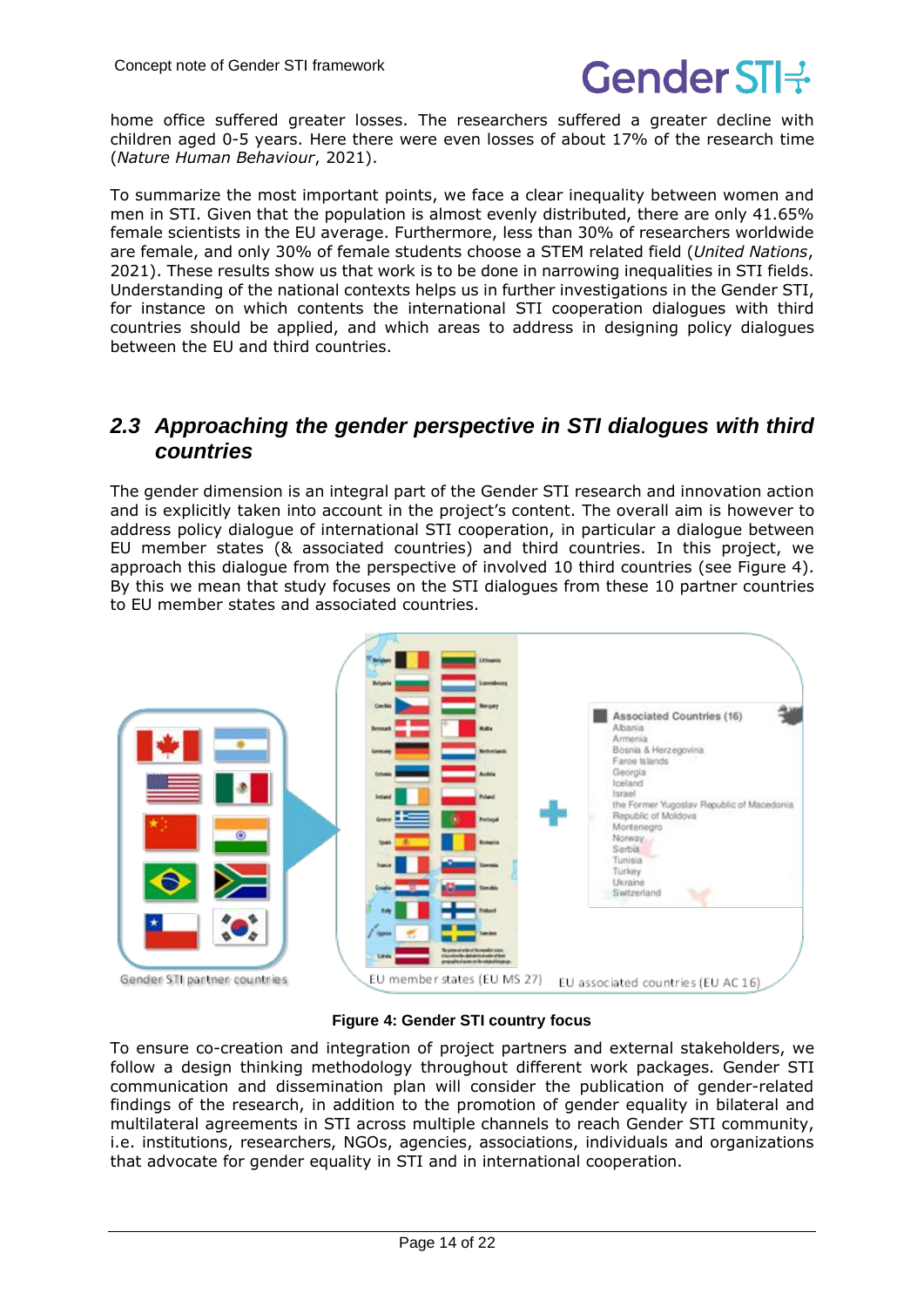

## <span id="page-14-0"></span>**3 GENDER STI COMMUNITY**

The scope of Gender STI is wide as the project includes altogether 18 partners from 16 countries. Stakeholders are also many given the nature of gender equality as cross-cutting theme in various areas of STI, therefore a STI community reaches from governmental to grass-root levels of national civic organisations and individual opinion leaders. For this reason, in parallel to global dialogue with STI stakeholders, national dialogues are highly important. In this project, we have divided the extensive gender STI community in three areas to ease stakeholder identification and inclusion. Because of national differences in institutional structures, the relevant actors vary from country to country; therefore, it is not meaningful to create a comprehensive list of individual stakeholders but to pinpoint to relevant actor groups [\(Figure](#page-14-1) 5).



**Figure 5: Gender STI community**

<span id="page-14-1"></span>The 18 Gender STI consortium partners form the core group of the Gender STI community. Consortium partners are the main actors in collecting, developing and implementing information of gender in international STI dialogues. A second tier of community consists of various STI-related national actors of 16 partner countries, and at EU level. These actors serve as important informants of gender in STI, and include for example government actors, such as ministries (education, social and health, science and technology, economy, etc.), and research funding proving agencies. Scientific and research actors, such as universities, other education institutions and research organisations, are key informants too but also collaborators in the Gender STI community. Furthermore, various national gender-related associations and agencies are good channels to reach national stakeholders. To reach a global scope, similar to national level stakeholder groups at global level are to be engaged in the gender STI dialogue. These global stakeholders are in turn important channels for awareness raising and dissemination.

In specific, Gender STI aims to improve the gender inclusion in international STI cooperation policy dialogue through three main activities [\(Figure](#page-15-0) 6):

> 1. Mapping of gender in STI agreements (bilateral and multilateral agreements between 10 third countries and EU MS (& AC).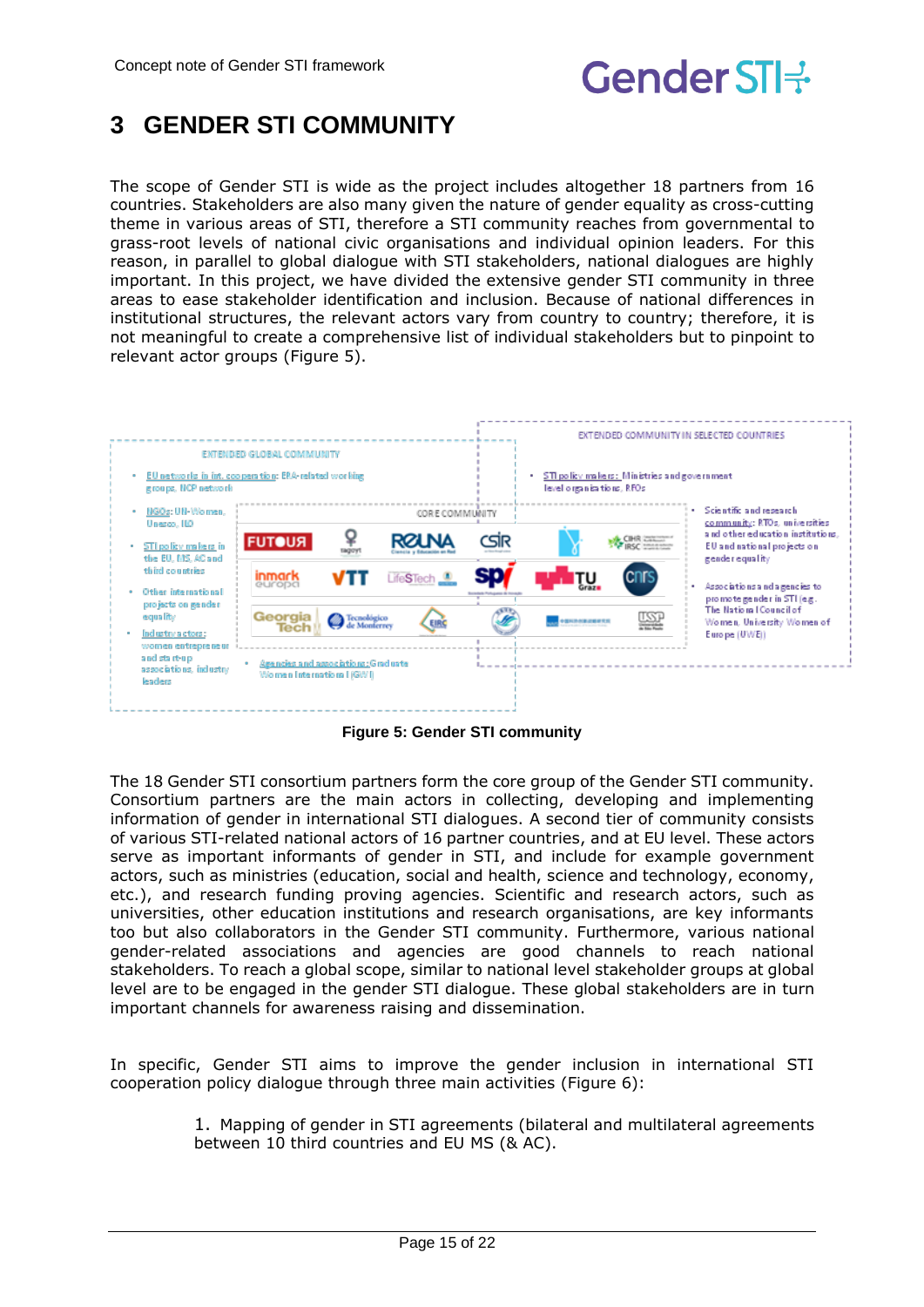2. Understanding of gender in the wider STI community, including also innovation activities and research, development and innovation (R&D&I) decision making.

3. Enhancing the inclusion of gender in STI by co-creating solutions and good practices through stakeholders' engagement into international STI dialogues.



<span id="page-15-0"></span>**Figure 6: A methodology to improve gender inclusion in international STI cooperation policy dialogue**

Mapping of gender equality in STI dialogue between EU member countries (and AC) and third countries starts with a pre-mapping exercise that is divided into two streams of investigation:

1) mapping of multilateral agreements between EU and third countries, in which the initial source of information are EU-delegation offices in 10 third countries. These offices are hoped to provide access to not only multilateral but also bilateral agreements given that the mandates of the delegation include for example monitoring the implementation of the agreements between the EU and country "X" and participation in the implementation of the cooperation programs of the European Union.

2) pilot mapping of bilateral agreements between EU and third countries. Due to unavailability of a direct access to bilateral agreements, the Gender STI project implements a pilot exercise to identify agreements. We run pilots in 5 actor groups in 10 countries (see Table 7).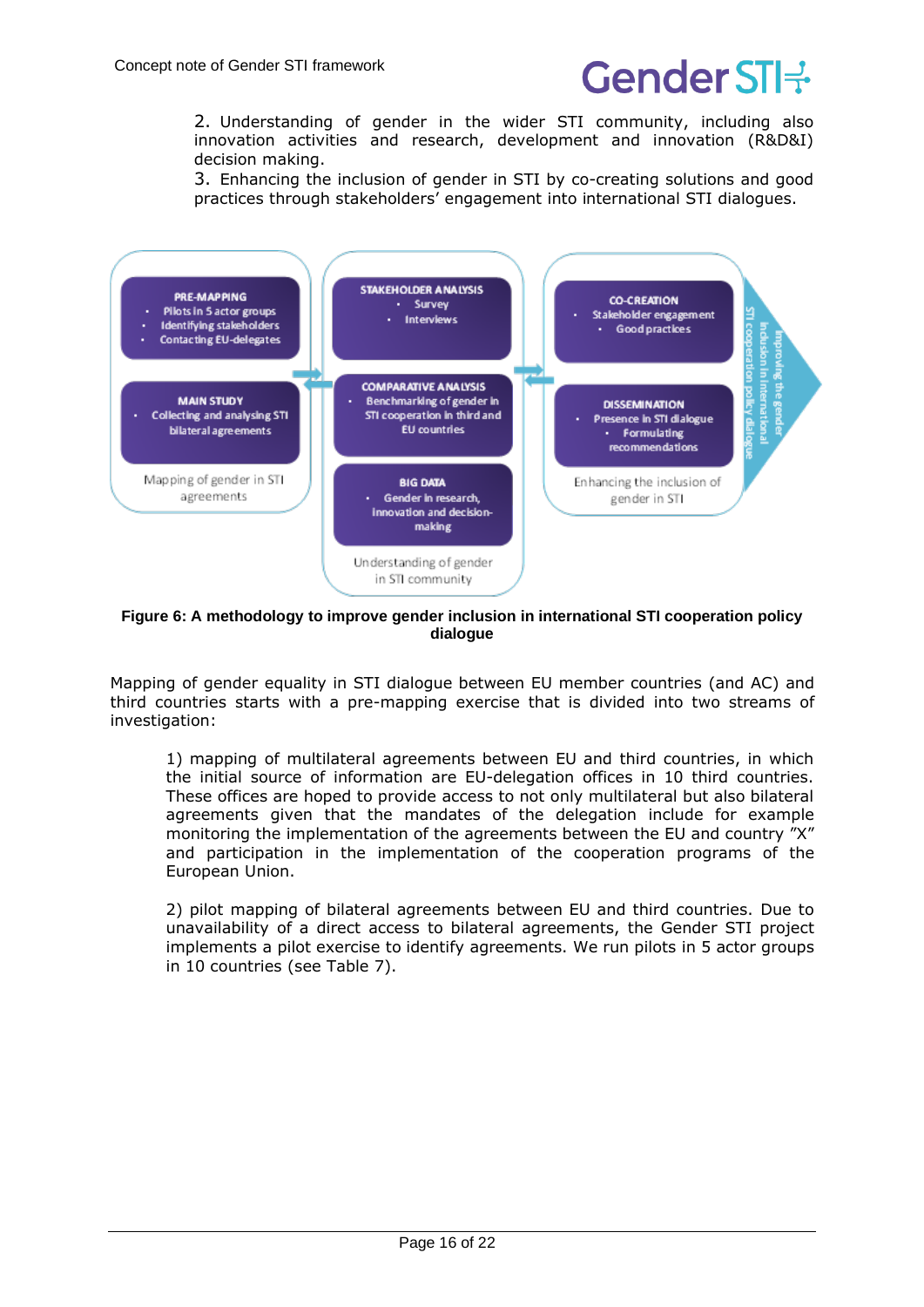

| <b>Table 7: Pilot examples</b> |  |  |
|--------------------------------|--|--|
|                                |  |  |

<span id="page-16-0"></span>

| <b>Countries covered</b> | <b>Actor</b>                                                                    | <b>Type of agreements</b>                                                                  |
|--------------------------|---------------------------------------------------------------------------------|--------------------------------------------------------------------------------------------|
| Finland<br>India         | Ministries of Foreign<br>Affairs and<br>other government level<br>organizations | <b>Bilateral STI agreements</b><br>$\bullet$<br><b>MoUs</b><br>$\bullet$                   |
| France<br>South Africa   | <b>RTOs</b>                                                                     | <b>Bilateral STI agreements</b><br>$\bullet$<br><b>MoUs</b><br>$\bullet$                   |
| Chile<br>Austria         | <b>Universities</b>                                                             | <b>Bilateral STI agreements</b><br>$\bullet$<br><b>MoUs</b><br>$\bullet$                   |
| Argentina<br>Portugal    | <b>NGOs</b>                                                                     | <b>Bilateral STI agreements</b><br>$\bullet$<br>Explore if MoUs are available<br>$\bullet$ |
| <b>Brazil</b><br>Spain   | Science and innovation<br>funding organizations                                 | <b>Bilateral STI agreements</b><br>$\bullet$<br>Explore if MoUs are available<br>$\bullet$ |

Based on the knowledge gained from the pilots, we are able to identify the main actors and areas to be surveyed and the STI fields where the agreements are signed, and eventually revise the guidelines for data collection of the main study. The pilot studies provide important information for subsequent activities of Gender STI project, such as identification of informants and key actors for the on-line survey, and interviews.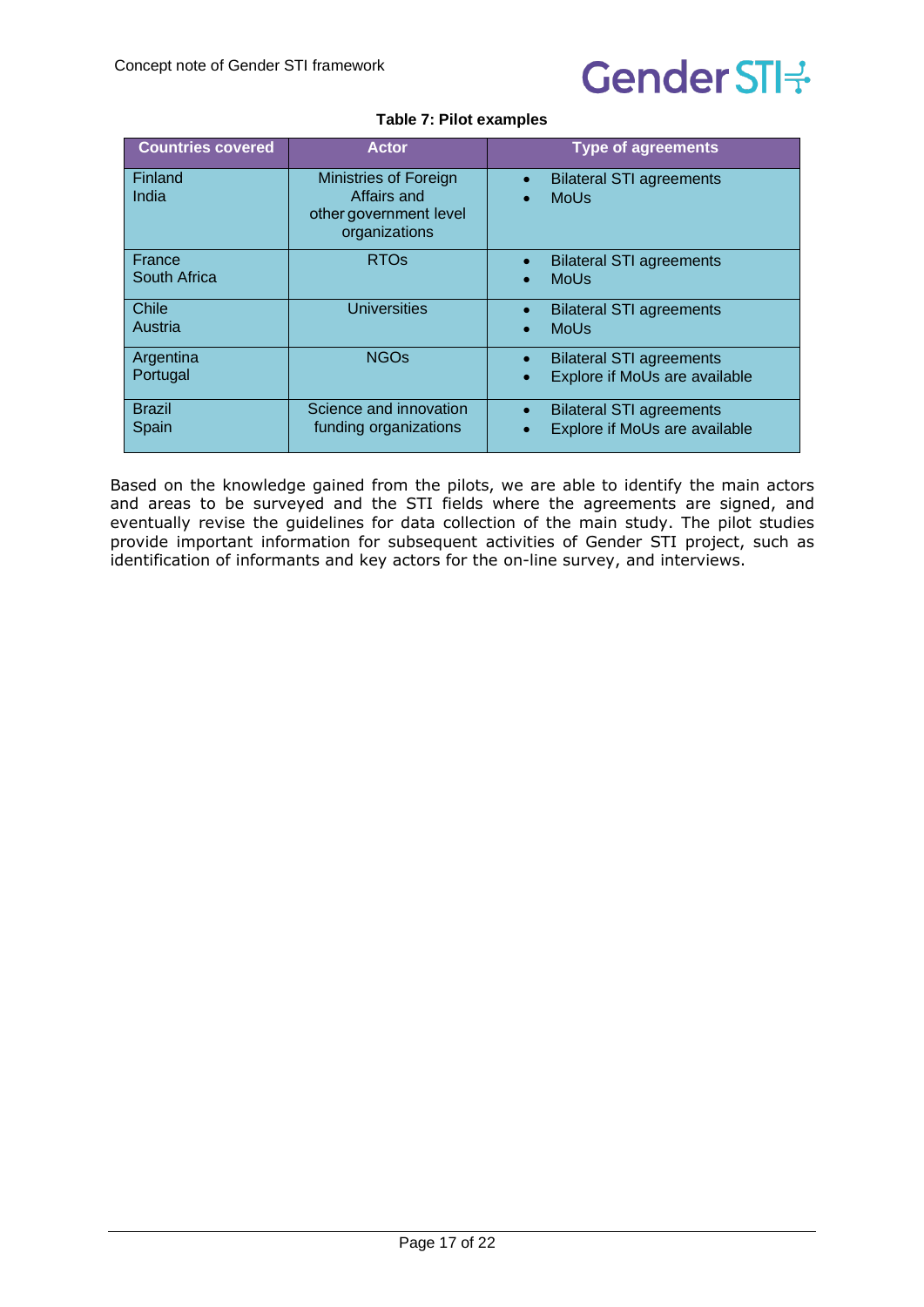

## <span id="page-17-0"></span>**4 THE MAIN CONCEPTS OF GENDER STI FRAMEWORK**

The research of the data as well as the project's internal exchange showed that the understanding of the STI fields is quite different in different countries. This unclear definition of STI has made the data analysis difficult, and the focus was placed on fewer sources that were comparable. Therefore, in the course of the research, some specific areas like STEM (Science, Technology, Engineering and Mathematics), Natural sciences, mathematics and statistics, Information and Communication Technologies, and Engineering, manufacturing and construction were assigned to the term STI. In addition, it was clear that limitations in data collection and comparison exits in the scope of the project.

The framework of Gender STI project follows the following concepts:

#### **Gender:**

The term gender describes the appearance, activities and responsibilities connected being male, female or diverse in a given society (March et al, 1999). Due to insufficient data, the gender STI refers to female and male. The research shows that inequalities exist between the female and male gender in STI fields. Gender STI addresses the gender equality in STI in bilateral and multilateral dialogues.

#### **International cooperation:**

By international cooperation we mean cooperation between the EU28 member states (and 16 associated countries) and selected third countries, Argentina, Brazil, Canada, Chile, China, India, Mexico, South Africa, South Korea and the USA. Following this definition of cooperation, we exclude international cooperation between the third countries only from the study.

#### **Science, Technology and Innovation (STI):**

Defining the term STI presented us with a particular challenge. The range of STI is broad, therefore offers many opportunities and directions for in-depth study. In this task, the focus was on collecting data on gender equality and gender inequality. 

Thus, for this task Science, Technology and Innovation was set for the area of an education on **Science, Technology, Engineering and Mathematics (STEM)** related subjects.

For human resources, we based our analysis on the professional fields: **Science & Technology, Scientists & Engineers** and **Researchers.**

**Multilateral STI agreement** is an agreement between multiple parties in the area of international cooperation of STI.

**Bilateral STI agreement** is an agreement between two parties in the area of international cooperation of STI.

**Memorandum of Understanding (MoU)** is an agreement between two or more parties outlined in a formal document. MoU is not legally binding but signals the willingness of the parties to move forward with a contract.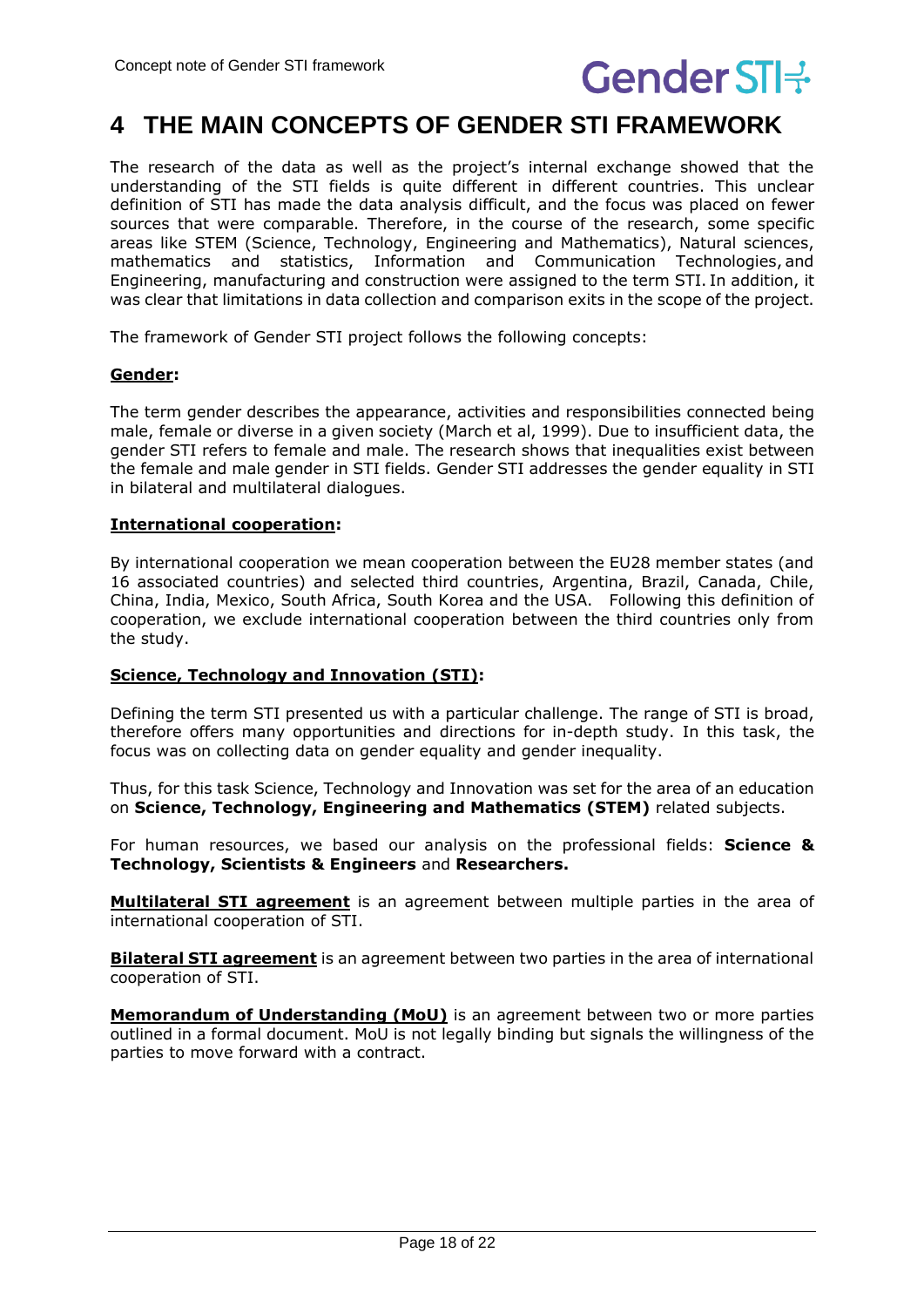## <span id="page-18-0"></span>**5 SUMMARY**

Data were collected for the EU 28, the six EU partners, and the ten non-EU partners when available.

The population in these countries distributed almost 50/50. The tendency is uniform, except for three countries (South Korea, China, and India), that more than 50% of the population is female.

The first notable difference is that fewer women than men are employed, regardless of the occupational field.

There are clear gender gaps in the area of education. Fewer women than men choose to study STI. Across the EU, only 41.65% of scientists & engineers are female.

The percentage of women in management positions varies among the 16 countries involved in Gender STI from 13.7% to 45.2%. Women are underrepresented in the positions where decisions are made. However, this is again in general and not related to the STI fields. However, due to lower numbers of female human resources, it can be concluded that there will also be fewer women in lead positions in the STI fields.  

Clear differences between women and men are evident. The decrease in research activity by women because of Covid-19 further reinforces this effect.

The evaluation of collected data helps us to assess the actual gender perspective in STI fields. Thus, a common understanding of the state of the art was established. This shared understanding is the most important step to act as one union in the Gender STI project. It provides a good basis for the further proceedings in the Gender STI investigation.

There are fewer well-educated women in the STI, fewer working in the field, and fewer in leadership positions. This knowledge lays a foundation for common understanding in the Gender STI project.

The gender dimension is an integral part of the Gender STI research and innovation action. Nevertheless, the overall aim is to address policy dialogue of international STI cooperation. In specific a dialogue between EU MS (&AC) and third countries. Gender STI approaches this dialogue from the perspective of involved 10 third countries.

Gender STI communication and dissemination plan will consider the publication of genderrelated findings of the research, in addition to the promotion of gender equality in bilateral and multilateral agreements in STI across multiple channels to reach Gender STI community.

The 18 Gender STI consortium partners form the core group of the Gender STI community. Consortium partners are the main actors in collecting, developing and implementing information of gender in international STI dialogues. A second tier of community consists of various STI-related national actors of 16 partner countries, and at EU level.

Gender STI aims to improve the gender inclusion in international STI cooperation policy dialogue through three main activities:

- mapping of gender in STI agreements (bilateral and multilateral agreements between 10 third countries and EU MS (& AC),
- understanding of gender in the wider STI community,
- enhancing the inclusion of gender in STI by co-creating solutions and good practices through stakeholders' engagement into international STI dialogues.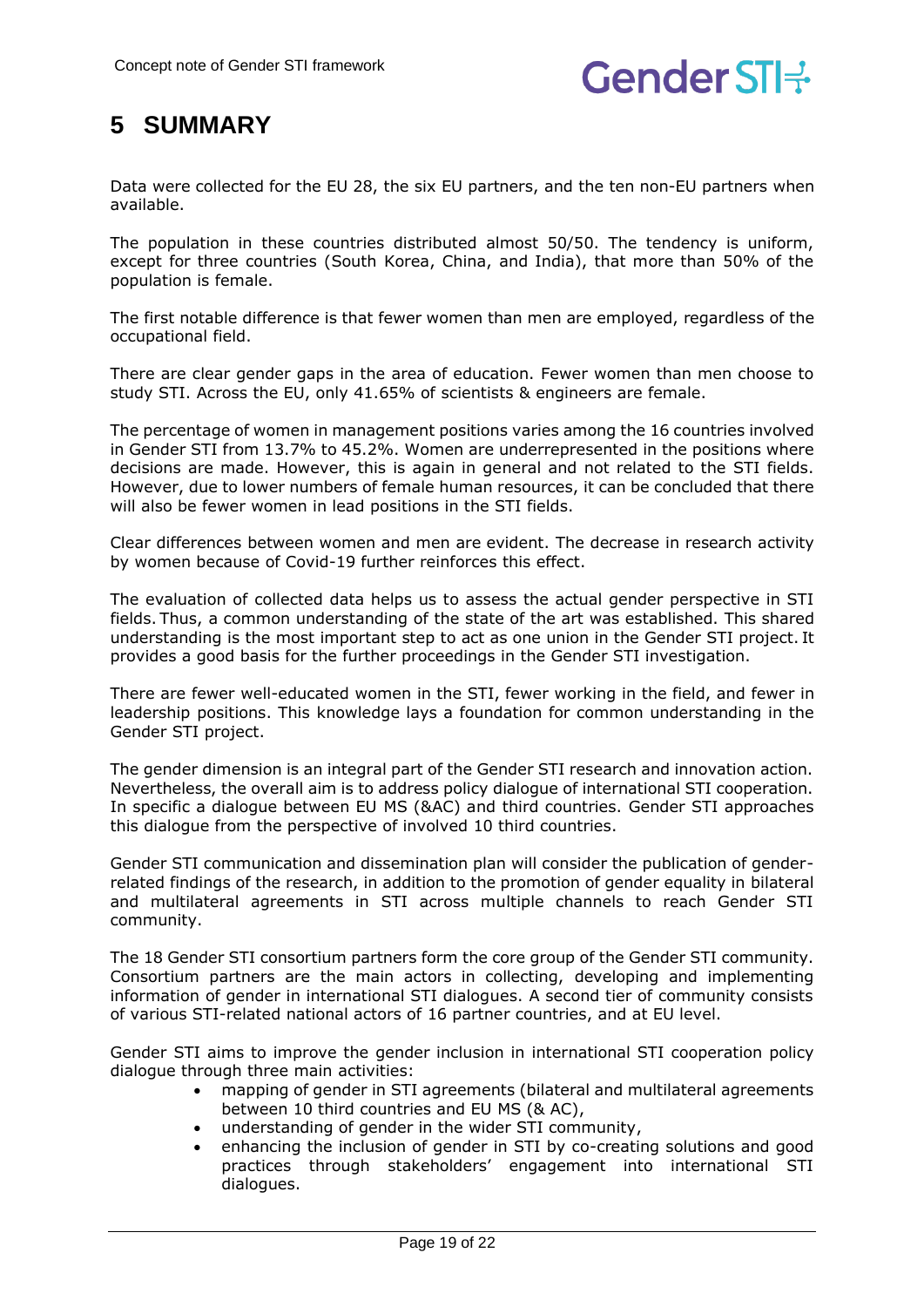

Gender STI starts with a pre-mapping exercise that is divided into two streams of investigation: mapping of multilateral agreements between EU and third countries and pilot mapping of bilateral agreements between EU and third countries.

The pilots should help to identify the main actors and areas to be surveyed and the STI fields where the agreements are signed, and eventually revise the data guidelines collection of the main study.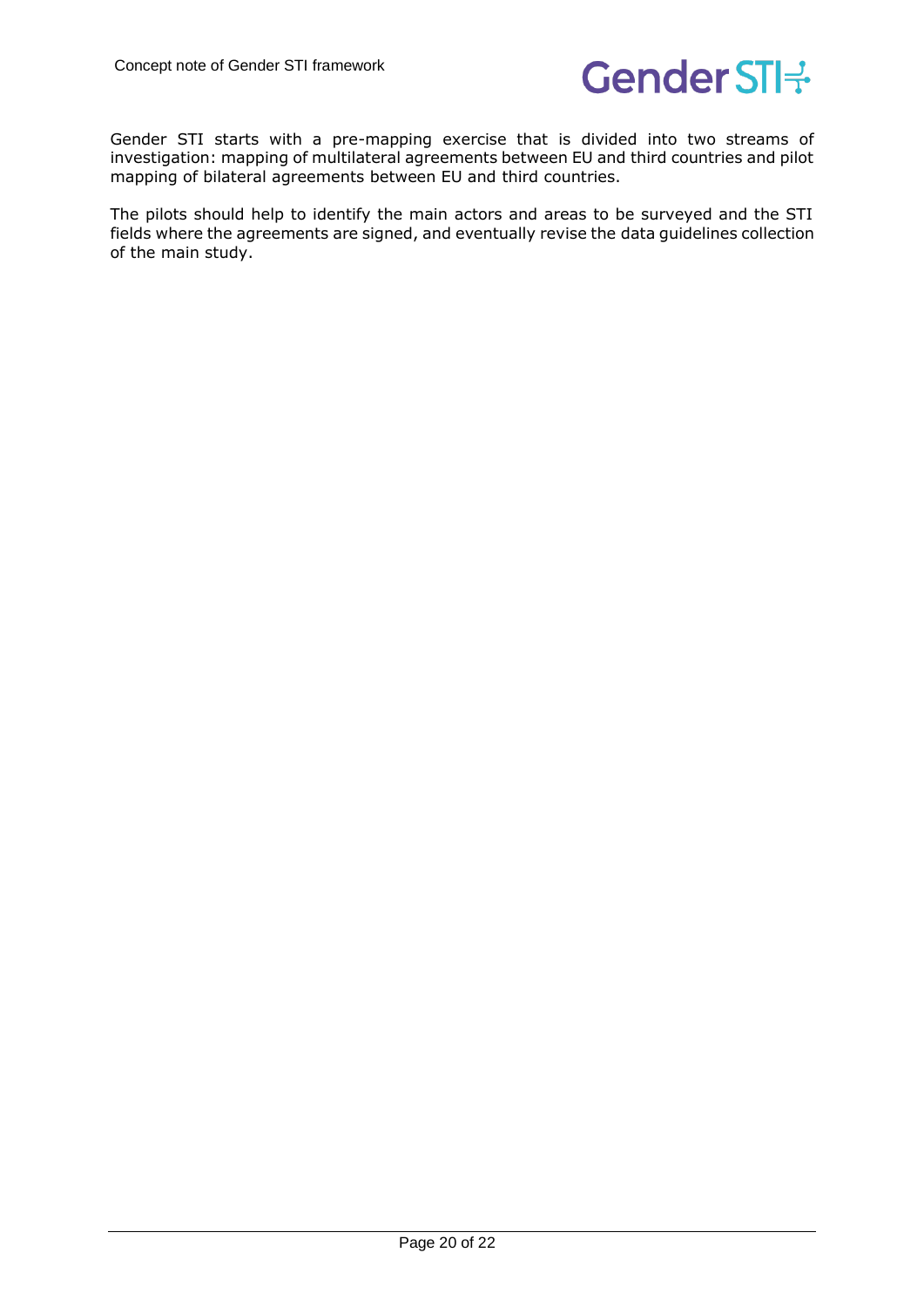

## <span id="page-20-0"></span>**REFERENCES**

- *European Institute for Gender Equality*. (2020a). https://eige.europa.eu/gendermainstreaming/methods-tools/gender-analysis
- *European Institute for Gender Equality*. (2020b). https://eige.europa.eu/genderstatistics/dgs/indicator/ta\_eductrain\_parteduc\_numbgrad\_\_educ\_uoe\_grad07/bar/y ear:2018/geo:EU28/unit:P\_THAB/sex:M,W
- *European Institute for Gender Equality*. (2020c). https://eige.europa.eu/genderstatistics/dgs/indicator/ta\_wrklab\_lab\_employ\_selected\_kwnd\_\_hrst\_st\_ncat/bar/ye ar:2019/geo:EU28,ES,FR,IT,AT,PT,FI/age:Y15-
	- 74/unit:PC\_POP/category:SE/sex:M,W
- *European Institute for Gender Equality*. (2020d). https://eige.europa.eu/genderstatistics/dgs/indicator/ta\_wrklab\_lab\_employ\_selected\_kwnd\_\_hrst\_st\_ncat/bar/ye ar:2019/geo:EU28/age:Y15-74/unit:PC\_POP/category:HRSTO/sex:M,W
- *European Institute for Gender Equality*. (2021a). https://eige.europa.eu/genderstatistics/dgs/indicator/ta\_eductrain\_parteduc\_numbgrad\_\_educ\_uoe\_grad07/bar/y ear:2018/geo:EU28/unit:P\_THAB/sex:M,W
- *European Institute for Gender Equality*. (2021b). https://eige.europa.eu/genderstatistics/dgs/indicator/ta\_wrklab\_lab\_employ\_selected\_kwnd\_\_hrst\_st\_ncat/bar/ye ar:2019/geo:EU28/age:Y15-74/unit:PC\_POP/category:HRSTO/sex:M,W
- *European Institute for Gender Equality*. (2021c). https://eige.europa.eu/genderstatistics/dgs/indicator/ta\_wrklab\_lab\_employ\_selected\_kwnd\_\_hrst\_st\_ncat/bar/ye ar:2019/geo:EU28,ES,FR,IT,AT,PT,FI/age:Y15-

74/unit:PC\_POP/category:SE/sex:M,W

*Eurostat*. (2021).

- https://ec.europa.eu/eurostat/databrowser/view/sdg\_05\_60/default/table?lang=en *Eurostat Data Browser*. (2021a). https://ec.europa.eu/eurostat/databrowser/view/demo\_gind/default/table?lang=de
- *Eurostat Data Browser*. (2021b). https://ec.europa.eu/eurostat/databrowser/view/t2020\_10/default/table?lang=de
- March et al. (1999). *A Guide to Gender- Analysis Frameworks. An Oxfam Publication*. *Oxfam GB 1*, 1–146. ISBN 085598 4031 A
- *nature human behaviour*. (2021). https://www.nature.com/articles/s41562-020-0921 y?fbclid=IwAR01DwrDBRX4gwMFm7XsKD\_sRIIpI4tkTmgdgq3J3QJG8KjxDigytN\_ml6 8
- *OECD.Stat*. (2021). https://stats.oecd.org/index.aspx?queryid=79587
- *the World Bank Data*. (2021). https://data.worldbank.org/indicator/SP.POP.TOTL.FE.IN?locations=CN-CL-ZA-CA-IN-AR-MX-BR-US
- *UN WOMEN*. (2021). https://data.unwomen.org/dataportal/sdg?tab=map&annex=Gender%2520Equality&fiac%255BVC\_VAW\_MARR%25 5D%255B%255D=15-49&fiac%255BSH\_STA\_FGMS%255D%255B%255D=15- 49&fiac%255BSL\_DOM\_TSPD%255D%255B%255D=ALLAGE&filc%255BSL\_DOM\_TS PD%255D%255B%255D=ALLAREA&fiac%255B
- *UNESCO*. (2021a). http://data.uis.unesco.org/index.aspx?queryid=67
- *UNESCO*. (2021b). http://data.uis.unesco.org/index.aspx?queryid=70
- *United Nations*. (2021). https://www.un.org/en/observances/women-and-girls-in-scienceday